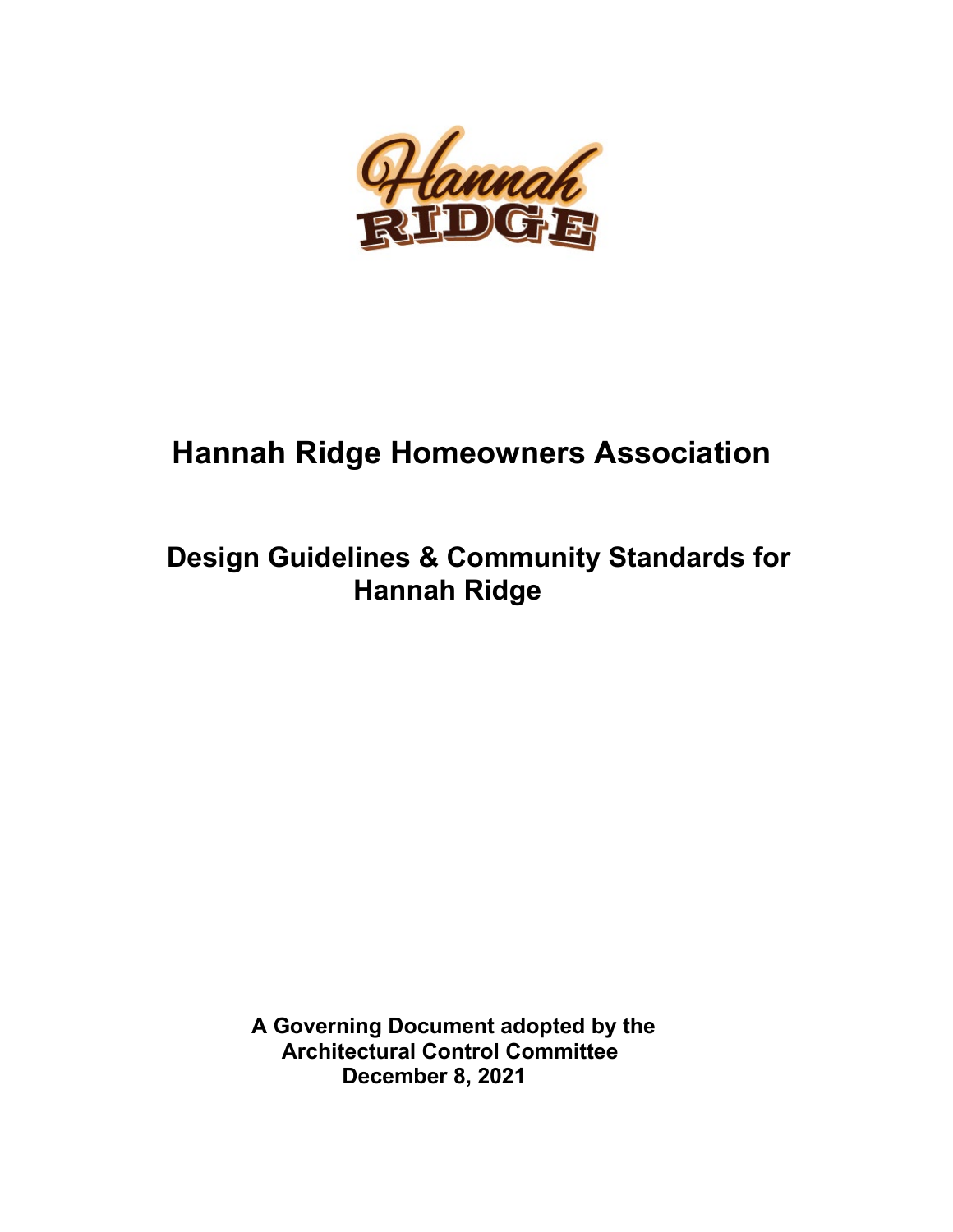# **Table of Contents**

# **Section 1: Introduction**

| 1.3 Architectural Control Committee Structure and Responsibilities 5 |  |
|----------------------------------------------------------------------|--|
|                                                                      |  |
|                                                                      |  |
|                                                                      |  |
|                                                                      |  |
|                                                                      |  |

## **Section 2: Design Review Procedures**

# **Section 3: Design Guidelines & Community Standards**

| 3.16 Outside Lawn Equipment and Wood Storage 17 |  |
|-------------------------------------------------|--|
|                                                 |  |
|                                                 |  |
|                                                 |  |
|                                                 |  |
|                                                 |  |
|                                                 |  |
|                                                 |  |
|                                                 |  |
|                                                 |  |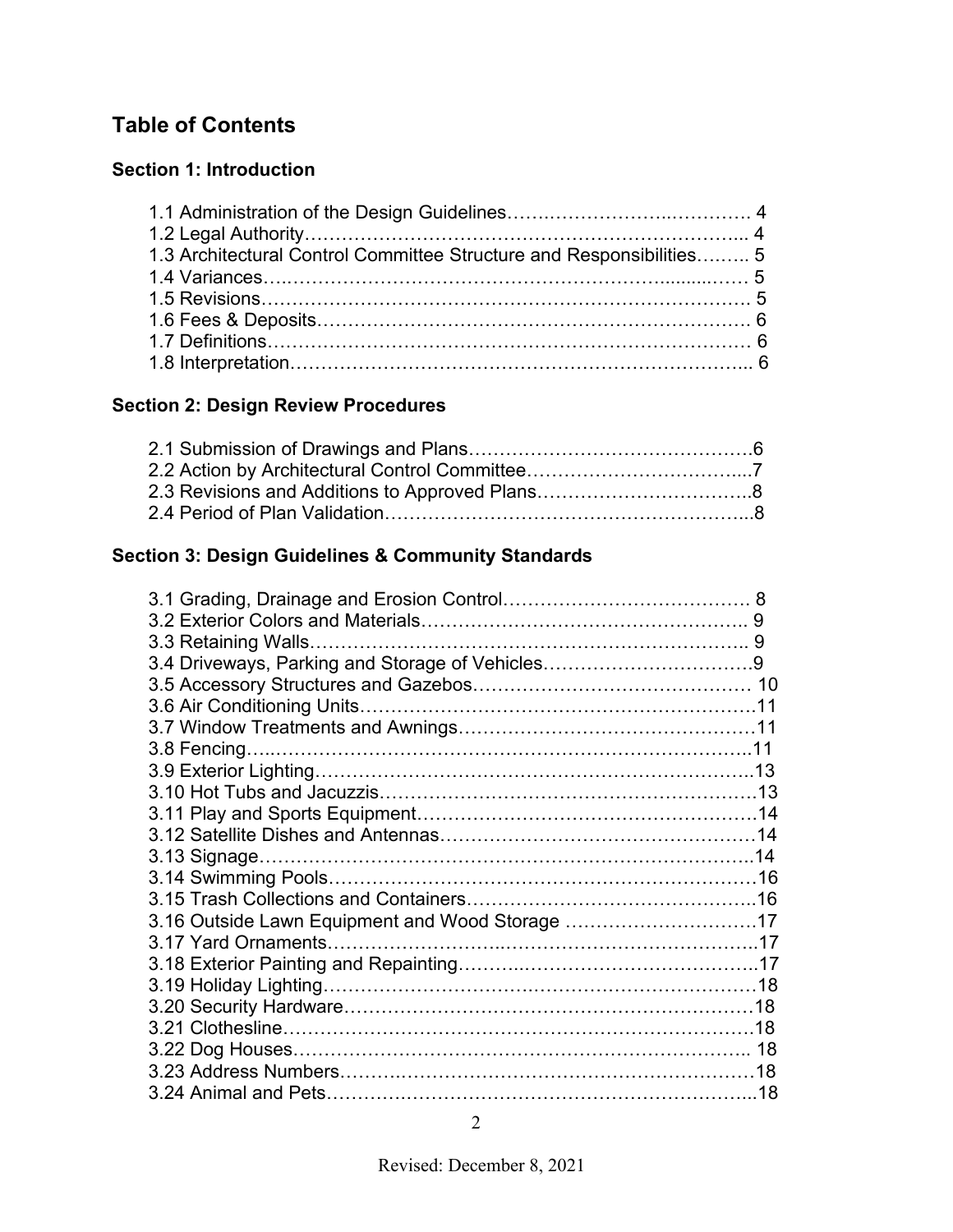| 3.27 Motorcycles…………………………………………………………………19 |
|---------------------------------------------|

# **Section 4; Architectural Standards**

# **Section 5: Landscape Standards**

|                                                       | 20  |
|-------------------------------------------------------|-----|
|                                                       | -21 |
|                                                       |     |
|                                                       |     |
|                                                       |     |
|                                                       |     |
|                                                       |     |
|                                                       |     |
|                                                       | .23 |
| 5.10 Flower Beds/Retaining Walls on Front of Homes 23 |     |
|                                                       | 23  |
|                                                       | 24  |
|                                                       | 24  |
|                                                       |     |

## **Section 6: Miscellaneous Information**

| 6.1 Timeframe for Submittal and Completion of Landscaping24 |  |
|-------------------------------------------------------------|--|
|                                                             |  |
|                                                             |  |
|                                                             |  |
|                                                             |  |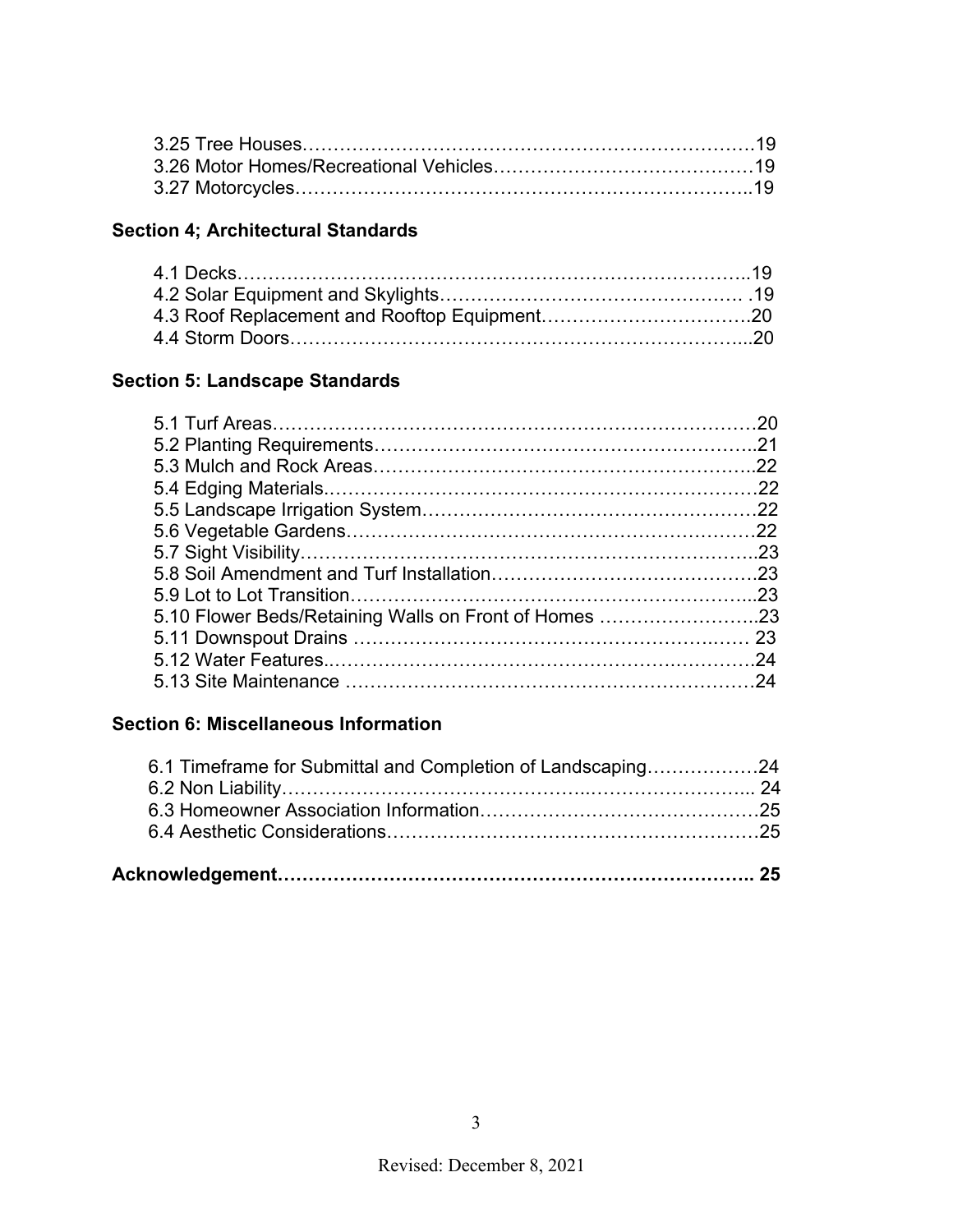# **Part 1 Introduction**

In order to maximize the aesthetic benefits, bolster property values and ensure that a quality environment is created within Hannah Ridge, the following Design Guidelines and Community Standards have been adopted. These Guidelines and Standards are for Homes where Title has been transferred from the Builder to the Homeowner and Homes where the Title has been transferred from Homeowner to Homeowner. The Design Guidelines for the Declarant and Builders are included on the Final Approved Development Site Plan and within the Governing Documents for the Community.

These guidelines and standards are a tool to be used by the designated Architectural Control Committee (ACC) in conjunction with the Declaration of Covenants, Conditions and Restrictions for Hannah Ridge to guide the development in a sensible, managed process.

These guidelines will also provide direction to the Homeowner in preparing plans that will implement sensitive land use practices, promote design excellence, and make improvements that enhance the appearance of this quality neighborhood.

**These guidelines apply to all residents, including Tenants; it is the responsibility of the Property Owner to convey the rules to its Tenant.** It is highly encouraged that the Purchaser fully understands these guidelines prior to the purchase of their home.

## **1.1 Administration of the Design Guidelines**

The Design Guidelines and Community Standards address architectural appearance, exterior improvements, landscaping and living environment standards and will be evaluated by the Hannah Ridge Architectural Control Committee (hereafter referred to as the "ACC") using these Design Guidelines. It is the responsibility of the ACC to ensure that all proposed improvements meet or exceed the requirements of these guidelines. In general, the goals of these various components are focused on creating harmonious relationships with the existing terrain, minimizing harsh contrasts in the landscape, and the encouragement of unassuming architecture appropriate to this unique environment.

## **1.2 Legal Authority**

The legal authority for these Design Guidelines and Community Standards is grounded and defined in the governing documents of the "Declaration of Covenants, Conditions and Restrictions for Hannah Ridge." Under the terms of this document, the Board of Directors for the Hannah Ridge Homeowners Association hereby adopts these Design Guidelines and Community Standards. The Declaration shall govern, should any discrepancies occur between these Guidelines and the Declaration. These Design Guidelines and Community Standards are supplemental to regulations normally in effect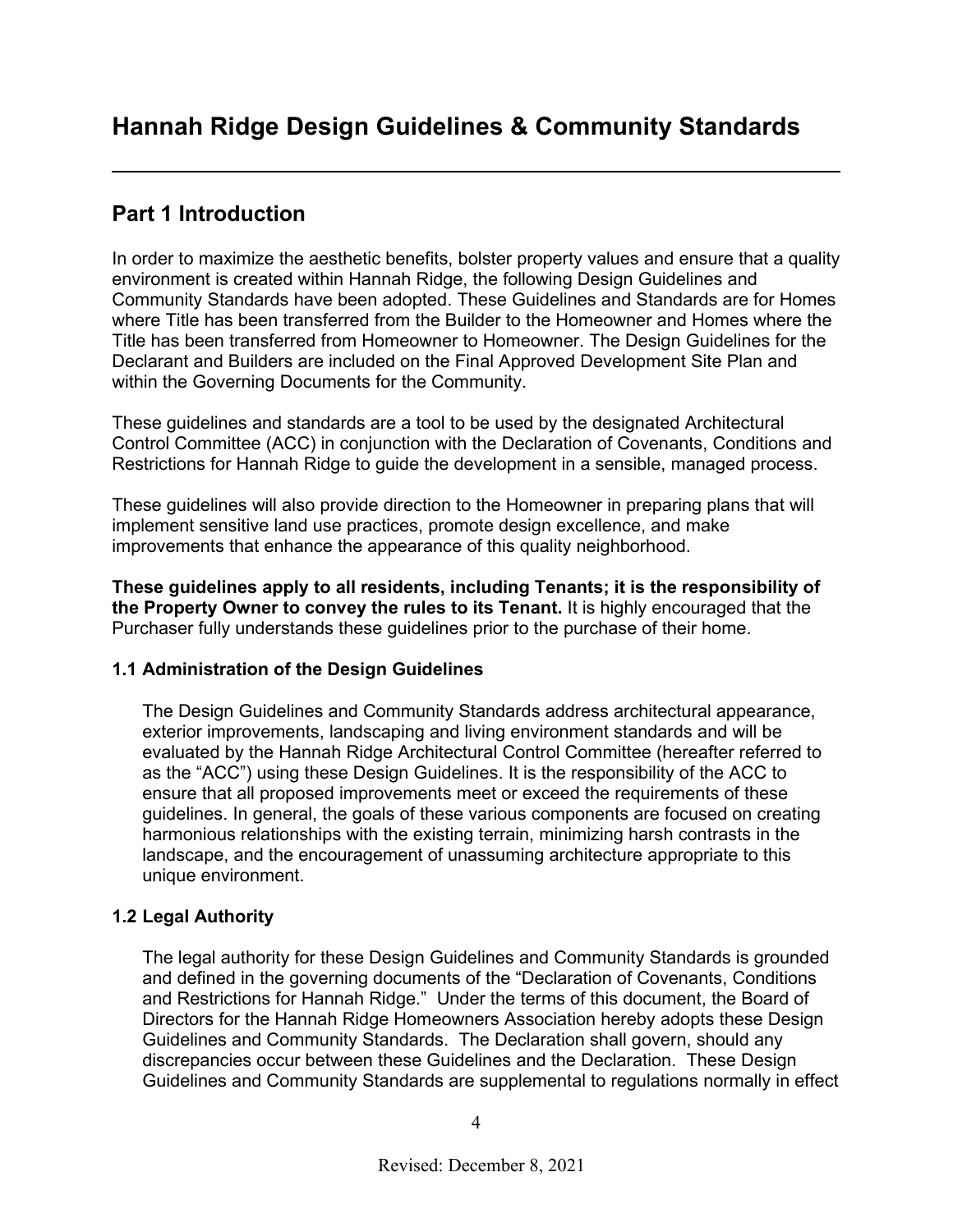for this property, including at least the City of Colorado Springs Zoning and Subdivision Regulations, and applicable Federal, State, and County Regulations, as well as pertinent building codes. All construction shall comply with these Design Guidelines and all other applicable regulations. All property owners should refer to the recorded documents for the complete text of the Declaration. This Declaration is the basis of the authority for these procedures and is legally binding.

It is strongly recommended that all persons proposing any construction or improvements subject to review under these Design Guidelines and Community Standards seek the assistance of a qualified design professional, with appropriate skills, such as an architect, landscape architect, civil engineer, surveyor, etc.

#### **1.3 Architectural Control Committee Structure and Responsibilities**

The ACC shall consist of three (3) or more persons appointed by the Declarant (until the last lot has been closed) and thereafter by the Board of Directors. **Absolutely NO Improvements shall be constructed, erected, placed, planted, applied, or installed upon any unit or property until proposed plans and specifications have first been submitted and approved in writing by the ACC.** The ACC shall use the general and specific provisions of these Design Guidelines in making its decisions regarding plan reviews**.** Also, the ACC shall exercise its reasonable judgment to the end that all Improvements conform to and harmonize with the existing surroundings, residences, landscaping and structures. (See Section 6.1 of the Declaration for further information)

#### **1.4 Variances**

Approval of any proposed plan or improvement is within the sole discretion of the ACC, which may also grant reasonable variances or adjustments from any conditions or restrictions imposed by the Design Guidelines, when circumstances such as hardship, aesthetic or environmental conditions require. (See Section 6.8 of the Declaration for further requirements of a variance.) Such variances or adjustments may be granted only if they shall not be materially detrimental or injurious to other property or improvements in the neighborhood and shall not militate against the general intent and purpose of the Design Guidelines.

#### **1.5 Revisions**

The ACC reserves the right to revise these Design Guidelines from time to time as changing conditions and priorities dictate and as outlined in the Declaration. Final approval of all revisions will be given by the Board of Directors. Upon final approval, this document (or portions thereof) shall be distributed to all owners. Lot improvement approvals given prior to any revision shall remain approved based on the guidelines at the time of approval and shall not require change unless a revision is made at a later time for which the amended standard applies.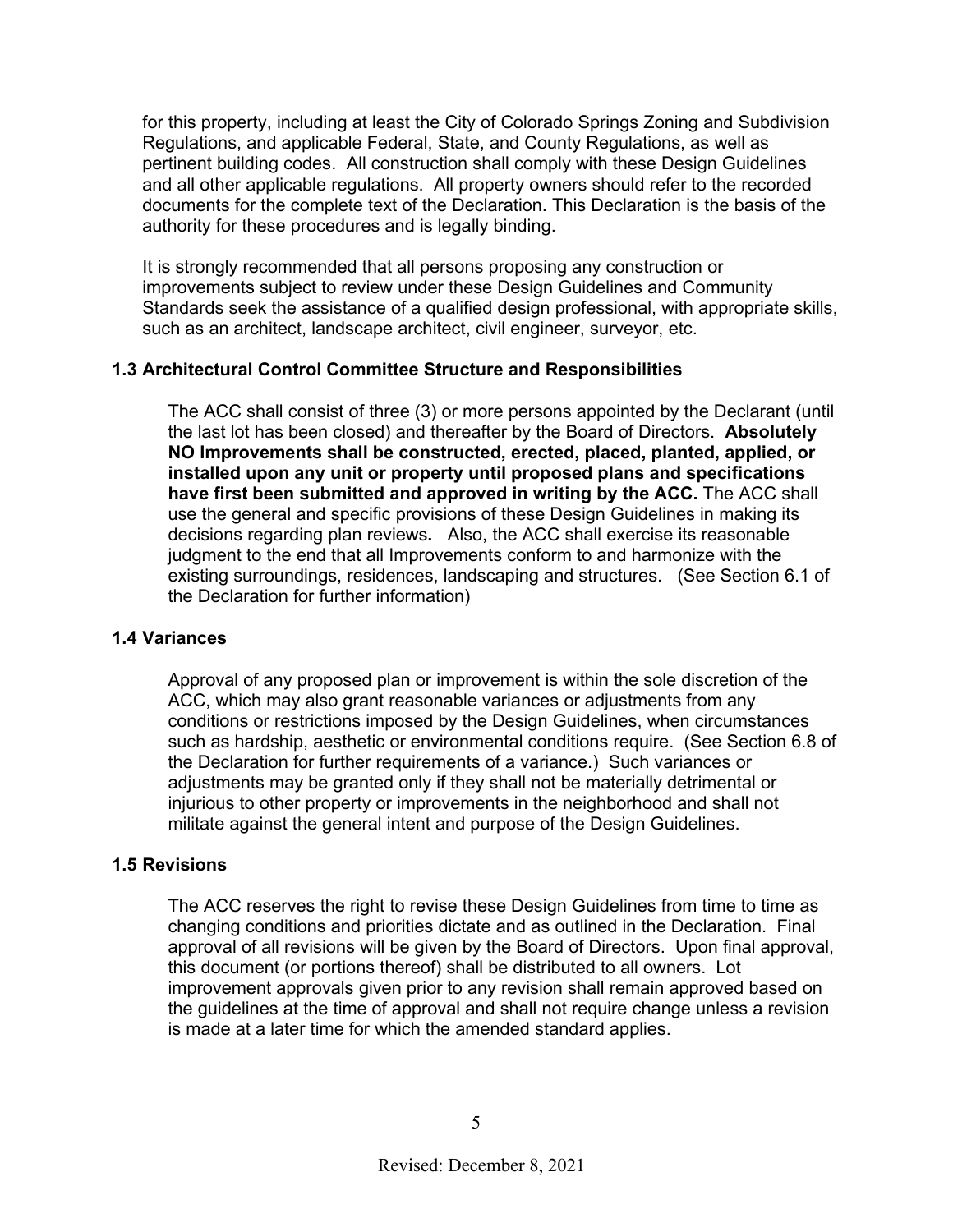#### **1.6 Fees and Deposit**

The ACC has established a reasonable process and review fee for considering requests on plans submitted. The Review Fee and Deposit (Landscape Assurance) for the initial landscape plan is paid to the Association at the time of closing. Please contact your Builder or the Management Company for a fee and deposit schedule.

#### **1.7 Definitions**

Capitalized terms not otherwise defined herein shall have the meanings ascribed to them in the Declaration.

#### **1.8 Interpretation**

The Guidelines are subject to interpretation by the ACC, recognizing that it is not feasible for every possible scenario to be defined in this document. The ACC is, therefore, given broad authority to interpret the intent of these Guidelines and apply that basis to submittals of improvements that may not be fully established in these Guidelines.

## **Part 2 Design Review Procedures**

#### **2.1 Submission of Drawings and Plans**

For plan review, the Owner shall submit to the ACC one set of plans, drawn to scale, with construction documents that include the following, but not limited to:

- a. Walks, decks, accessory structures, play & recreational accessories & equipment, fencing, landscaping & retaining walls.
- b. Indication of all proposed exterior materials.
- c. Any and all proposed improvements, including awnings, hot tubs, play equipment, animal control areas, etc.

For exterior colors and materials review, the Owner shall submit the following information to the ACC:

- a. Proposal of all finished exterior materials and colors, including but not limited to siding, downspouts, fascia, gutters, roofing, garage doors, front door, trim, etc.
- b. Samples of materials of appropriate size may be required at the discretion of the ACC.

For landscape plan review, the Owner shall submit a plan (drawn to scale) with sufficient detail to allow for a comprehensive review by the ACC.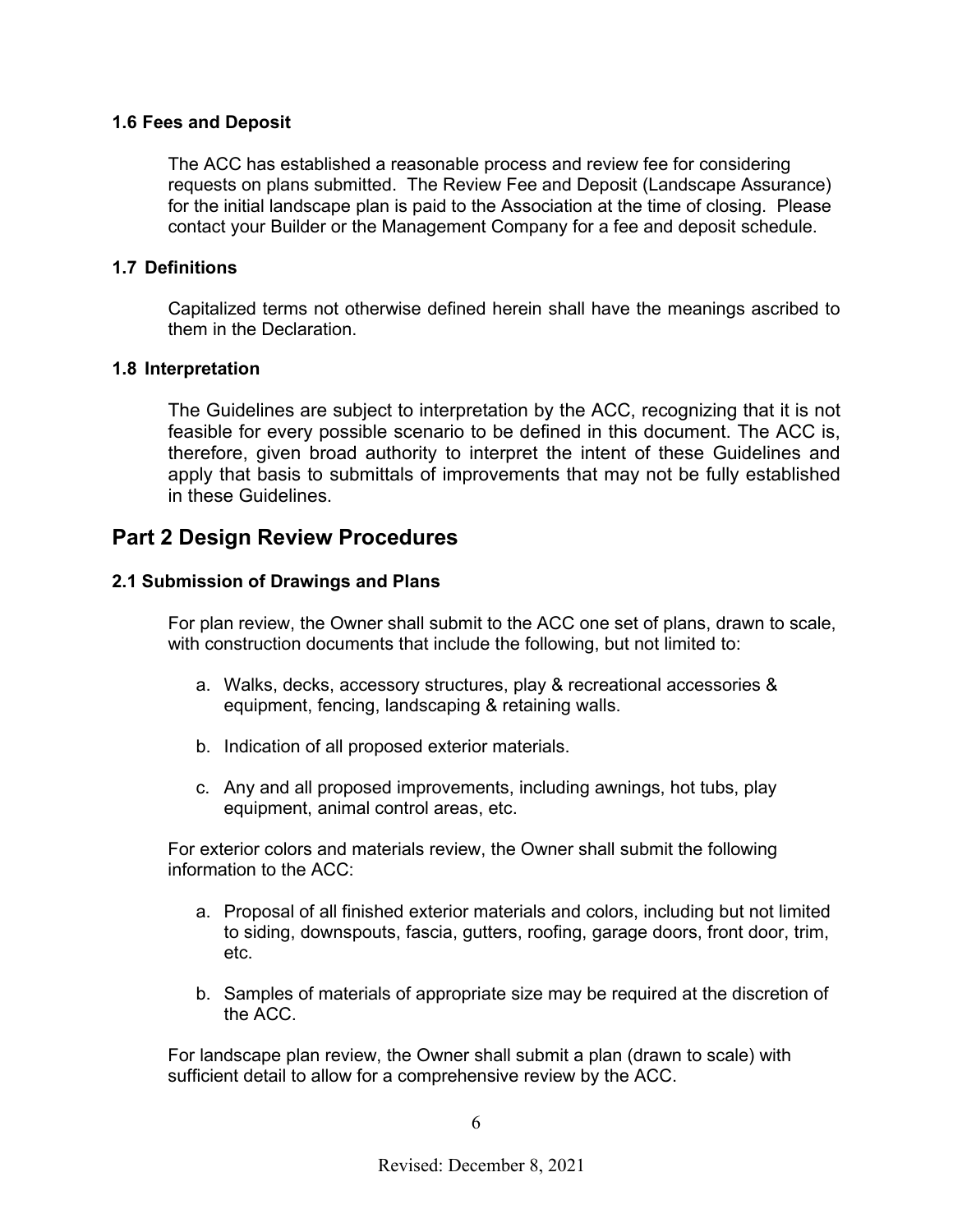The following guidelines shall be utilized in preparing the drawings and/or plans:

- a. The drawing or plan shall be done at a scale of 1"=10' or 1"=20' and should depict all property lines of the lot and the "footprint" of the home as located on the lot. Existing improvements, in addition to the home, shall be shown on the drawing and identified. Existing improvements would include (but not limited to) driveways, walkways, patios, decks, trees, lawn, shrubs, etc.
- b. All proposed plant locations, types, quantities and sizes as well as the location of turf and other groundcover materials shall be shown on the plan and labeled. The plan shall exhibit grading and layout of all additional landscape improvements such as berms, retaining walls, walks and structures.

For review of ancillary improvements such as sheds, dog runs, fencing, play and sport equipment, hot tubs, lighting, gazebos, etc., the Owner shall submit a plan (drawn to scale) for ACC review. The following information shall be included in the plan:

- a. A description of the proposed improvement(s), including the proposed materials and colors and the dimensions of the improvement(s).
- b. A proposed location of the structure in relation to the property lines of the lot and the "footprint" of the home as located on the lot.
- c. A diagram or brochure of the proposed improvement is always helpful in expediting these submittals.

#### **2.2 Action by Architectural Control Committee**

The ACC will review all plans submitted for approval. Additional materials may be required, which may postpone action until all the required materials have been received. The ACC through the Community Manager will contact the Homeowner if additional materials and/or information are necessary to provide a comprehensive review of the plans.

The ACC will act on the plans within 30 days after receipt of all materials required (unless the time is extended in writing by mutual agreement). A written response will be sent by email or mail within 10 days of the ACC decision. The ACC may extend the timeframe up to an additional 20 days upon notification of the applicant. It shall be the Owner's responsibility to obtain the written approvals prior to the commencement of any work. Failure of the ACC to respond in writing within 30 days of request shall deem the submitted plan(s) as an automatic denial.

The ACC, Community Manager or a Representative of the Association shall have the right to inspect the work and the right to file a notice of noncompliance where warranted.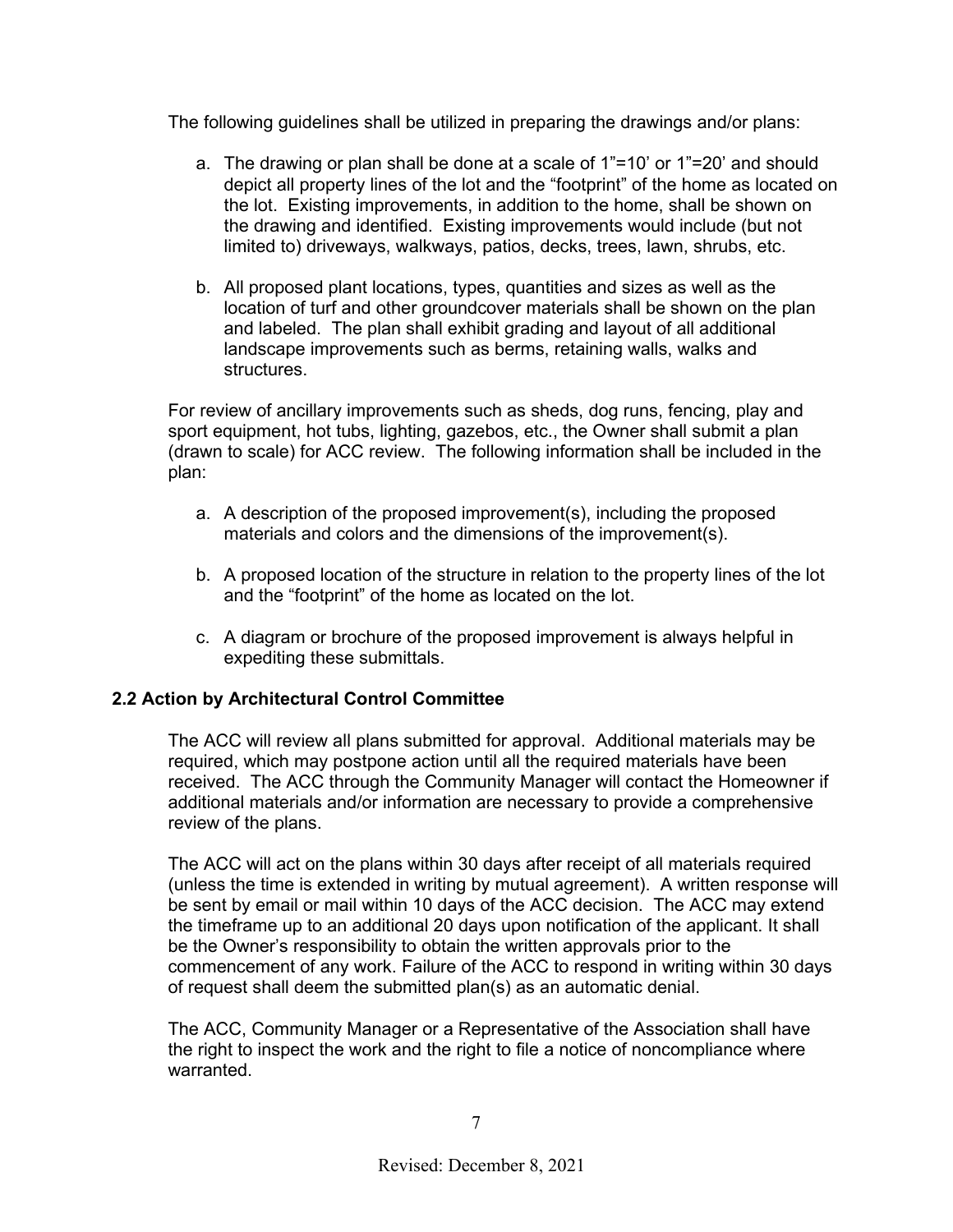#### **2.3 Revisions and Additions to Approved Plans**

Any revisions and/or additions made to the approved Architectural or Landscape plans must be resubmitted for approval and are subject to additional fees. The revised plans must follow the requirements outlined above.

#### **2.4 Period of Plan Validation**

Final approval of plans shall be valid for twelve (12) months from the date of the approval notice unless otherwise agreed to by the Board of Directors and the Homeowner in writing.

# **Part 3 Design Guidelines & Community Standards**

The Community Standards established by these guidelines will help preserve the inherent architectural and aesthetic quality of Hannah Ridge. The improvements made to properties within the community shall be in harmony with the surrounding environment and shall not be detrimental to the rest of the community.

#### **Site Development Standards**

#### **3.1 Grading, Drainage and Erosion Control**

Upon completion of construction and prior to closing or shortly after closing, each lot/yard will be graded with the final grade documented by a final grade certificate (GIC) to comply with Local Codes that will leave the property in optimum condition for proper drainage. All disturbed areas shall be re-vegetated or landscaped in accordance with an approved plan.

Residents of Colorado are subject to extreme weather conditions such as heavy, rapid rain showers and extreme amounts of snow resulting in substantial drainage runoff. The runoff generated from this moisture can create eroding conditions on unimproved lots that may result in grading and drainage problems.

Surface drainage upon and across any lot must be addressed through the implementation of sound construction and grading practices. Existing points of entry and exit to and from a lot by historic surface drainage must be respected. **Any improvement, which creates an obstruction to surface flows resulting in a backup of water onto a neighboring lot or tract, is strictly prohibited.** Once proper drainage is established by the builder and the home is closed, it is the responsibility of the Owner to insure that proper drainage & erosion control to include Storm Water Requirements around the home is provided and maintained. The Owner is responsible for any damage caused to adjacent properties that is the result of their failure to properly install erosion control, maintain the final grade or properly install their landscaping. The Owner will be responsible for any fines associated with failure to properly install and maintain the proper Storm Water Requirements or erosion control.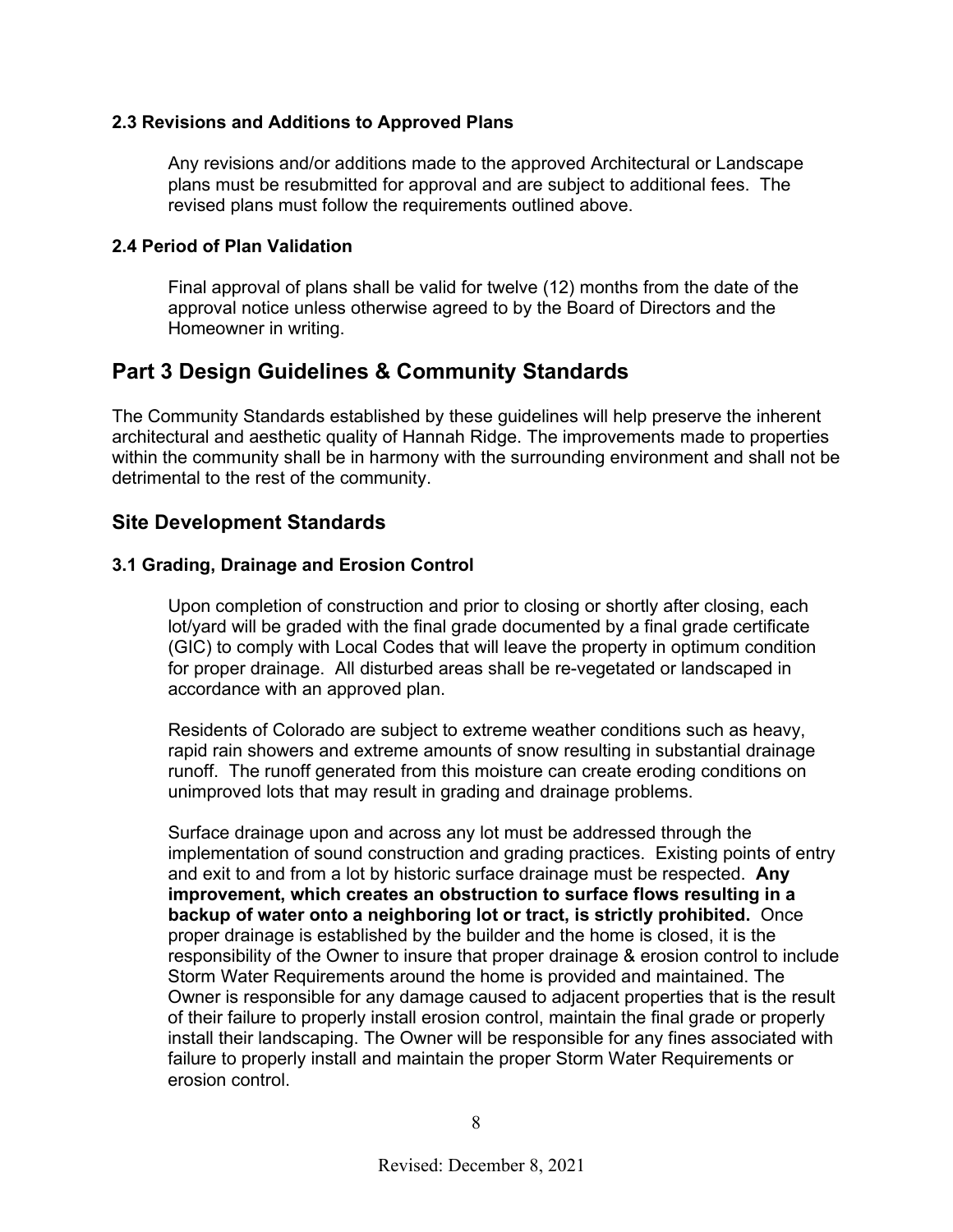#### **3.2 Exterior Colors and Materials**

Variation in colors and materials will be maintained from homes next to each other and across the street.

#### **3.3 Retaining Walls**

Retaining walls may be used to accommodate or create changes in grade. Walls must be properly anchored to withstand overturning forces and should incorporate weep holes into the wall design to permit water to be released behind them. Walls should be as low as possible, not to exceed four (4) feet in height, and should be located so as to not alter existing drainage patterns. If an area requires retainage of higher than four (4) feet, walls should be terraced to a maximum height of four (4) feet to minimize impact. Lot line retaining walls are NOT permitted.

Materials used to construct retaining walls should complement the natural surroundings and the architecture of the residence with the use of rock boulders, stone, masonry or certain types of treated landscape timbers. The use of railroad ties is NOT permitted. See Landscape Section 5.10 for additional information on Retaining Walls.

#### **3.4 Driveways, Parking and Storage of Vehicles**

The extension and expansion of driveways is strongly discouraged and requires specific Committee approval. Any approved expansion or extension shall comply with all pertinent building codes. Any approved expansion or extension will NOT be intended for parking or storage of any vehicle off the driveway on a side yard. Additionally, any driveway extension shall not obstruct, be in, or cover up the main house water shut-off valve box. Any vehicles, not limited to, but including commercial vehicles, trailers, RV's, campers, boats or vehicles in need of repair or stored may NOT be parked or located in a driveway, yard or Right of Way (street or parkway).

Commercial Vehicles are defined as a vehicle with any of the following characteristics:

- a. Commercial equipment mounted on a loading platform;
- b. Utility/Service vehicles that are not city or county employed;
- c. All-terrain vehicles;
- d. Any vehicle over 10,000 lbs. and 21' long;
- e. Any vehicle which does not fit wholly within a garage.

 The Association, in its sole discretion, shall have the authority to determine whether or not a vehicle is deemed to be a recreational or commercial vehicle.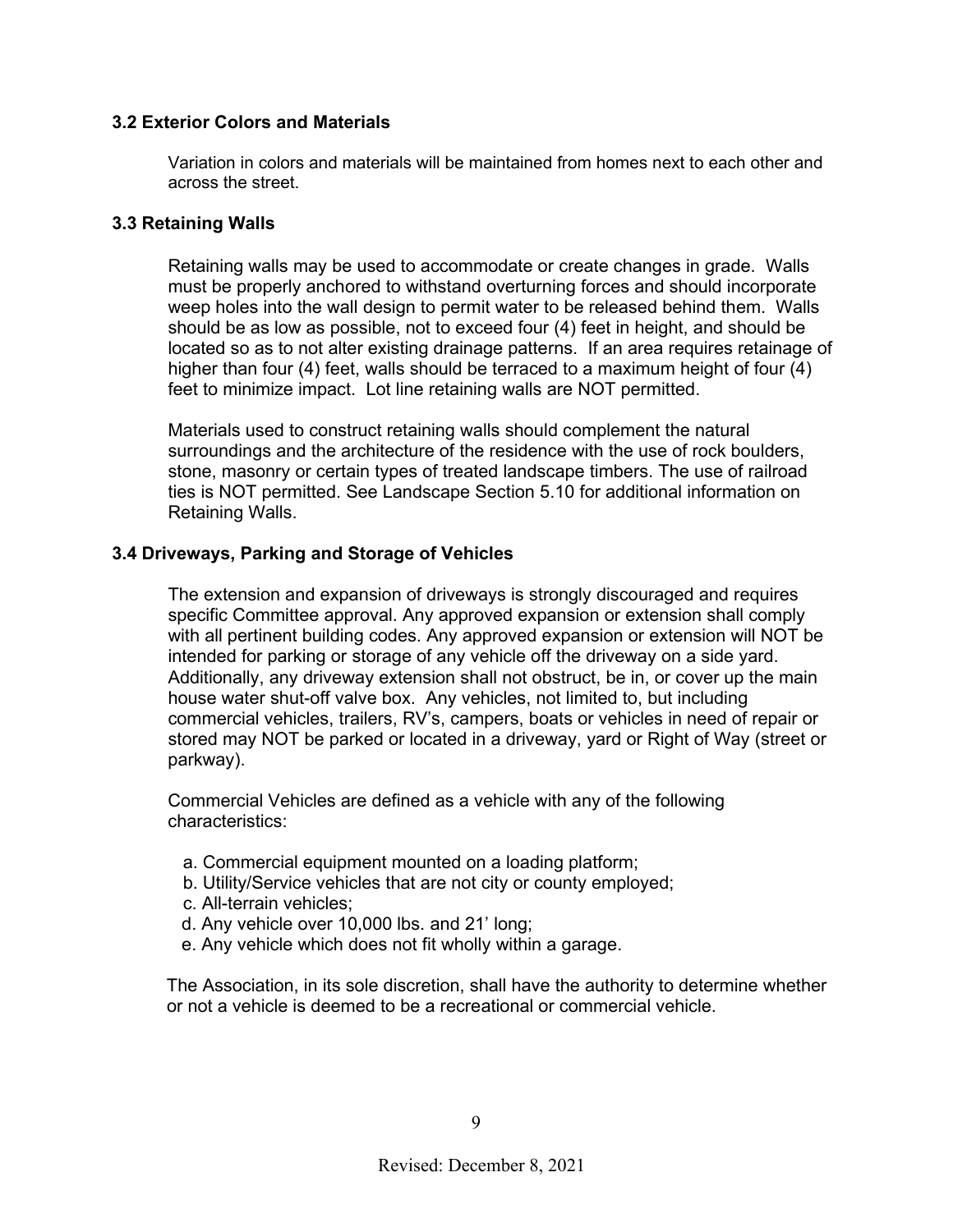All vehicles are to be parked in the garage or on the driveway within the lot, parking on the driveway is limited to four (4) vehicles. Vehicles shall not be parked on landscaping or sidewalks.

**No motor vehicles owned, leased, rented or used by Owners or related users shall be parked overnight on any street (Between the hours of 1:00 A.M. and 6:00 A.M.) within the community area. The Board reserves the right to approve temporary parking. Please reference Section 5.15 of Declaration of Covenants for Restrictions on Parking and Storage of Vehicles.**

### **Auxiliary Improvement Standards**

All of the following improvements require ACC approval, unless specifically noted otherwise.

#### **3.5 Accessory Structures and Gazebos**

Accessory structures shall be defined as completely enclosed structure having a door(s) or window(s). Gazebos are defined as open structures that cannot be enclosed with either windows or doors. Accessory structures & gazebos will be defined & interpreted solely by the ACC & shall include but not be limited to sheds, greenhouses, playhouse, garden, utility or storage sheds, etc. They shall be located in the rear yard and shall adhere to the Architectural and Site Development Standards. **Such structures shall not exceed One Hundred (100) square feet in floor area and eight (8) feet in height above the existing & established grade that the builder has established**. The structure is to be free standing and not attached to the home. Unless specifically approved by the ACC. It shall be complimentary to the architectural style of the primary home. The Owner is responsible for obtaining any Building Permits that may be required.

Requests for approval of accessory buildings will be reviewed on a case-by-case basis, taking into consideration the lot size, square footage of the home, proposed location and the impact on adjacent properties. No more than Two (2) "accessory structures" of any kind shall be permitted per lot, if approved.

No structure will be permitted to be placed such that it will interfere with drainage flow on the lot.

Materials & colors of accessory structures, including roof & siding materials, shall match the home. No metal or plastic buildings will be allowed. Prefabricated wood structures are allowed as long as the roofing and siding are in harmony with the style and colors of the home.

In addition, accessory structures, driveways, and/or additions are NOT permitted within the 5-foot side, or 7-foot rear public easements (unless the Builder or Declarant has placed one there originally).

Structures must be constructed, located and screened to minimize the visual impact to adjacent properties, trails and parks as determined solely by the ARC. Structures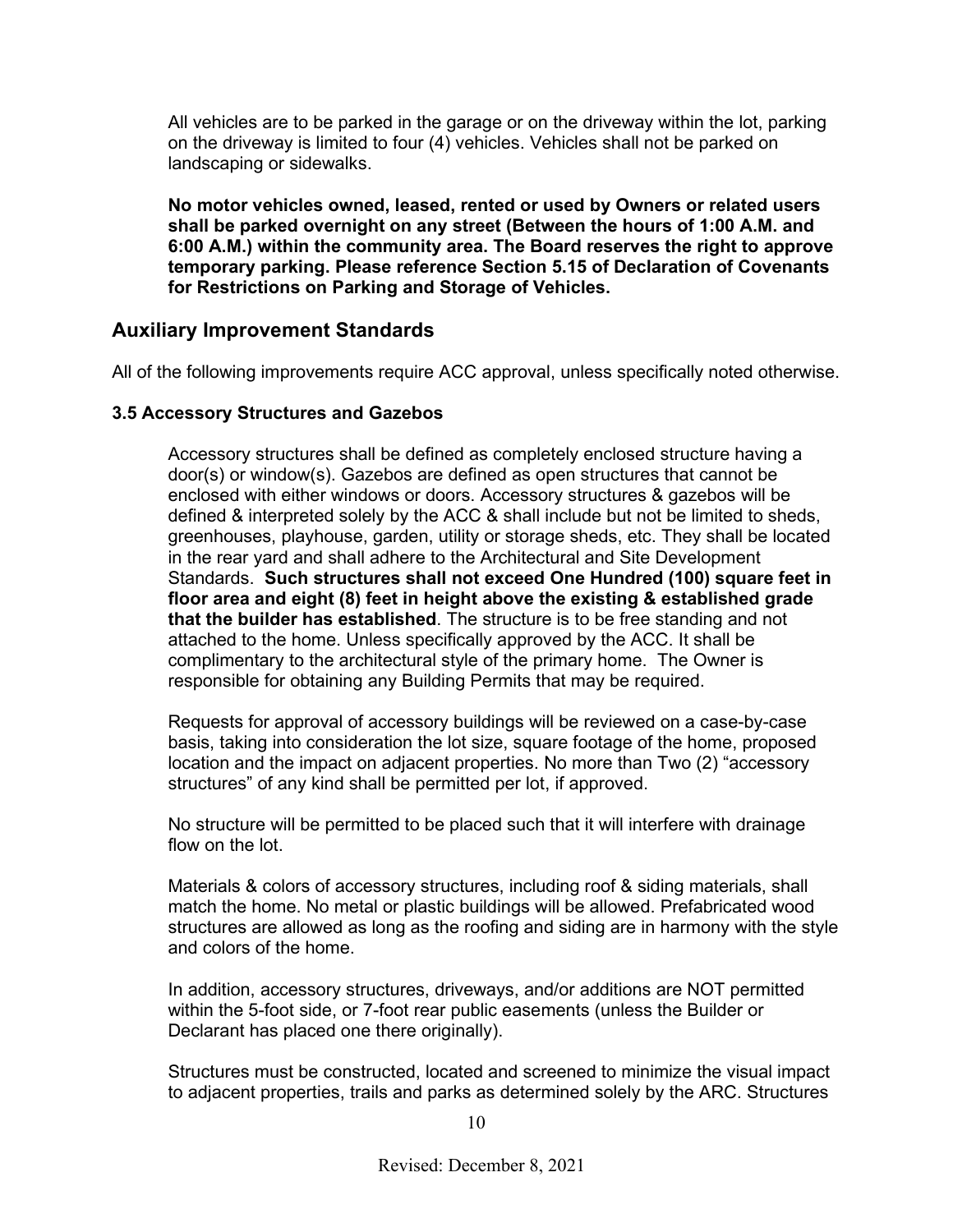facing CORNER LOTS must be screened from the side street with (minimum 8 foot) evergreen trees.

Additional requirements are:

- Must be of the same, or generally recognized as complimentary, architectural style and color as that of the residence.
- Any utilities to accessory building shall be underground.

#### **3.6 Air Conditioning Units**

Ground level air-conditioning units must be installed at street level only and must be located in a side or rear yard. Window and roof-mounted air-conditioning units and evaporative coolers (When approved by ACC) are to be placed on the rear and sides of the home.

#### **3.7 Window Treatments and Awnings**

**Window Treatments:** Window treatments facing a street or common area park must appear permanent and be maintained in like-new condition. Cloth, blankets, newspaper, etc. are not allowed. Window tinting is also prohibited. Use of bright, unfinished, colored, reflective, or mirrored surfaces on or behind glass is not permitted.

**Awning**: Patio covers; awnings and shutter colors must be complementary to the exterior color of the home and also integrate with the architectural style as determined solely by the Committee. Awnings are permitted on side and rear elevations only. Acceptable awning treatment includes solid color, treated canvas fabric. Unacceptable awning treatments include thin wood lattice, metal, plastic and untreated or striped fabric. Awnings must be maintained in like-new condition. Where utilized, support posts for patio covers must be a minimum 4" x 4" in size.

#### **3.8 Fencing**

To allow for a more open, spacious feeling for the neighborhood, *individual lot fencing will be STRICTLY LIMITED to specific styles, types, materials and coloration referenced below*. **It is highly recommended that purchaser's fully understand the fencing restrictions at Hannah Ridge and their fencing needs before they decide to proceed with the purchase of a home in this subdivision.**

**On lots that back up to a designated open space, only Open 3 Rail Fences will be allowed. On these lots, Owner can install a privacy fence on the side. The side privacy fence must be angled so that the connection of the privacy fence is the same height as the top of the Open Rail Fence Post.** 

 **Cedar Picket Privacy Fence**: Cedar picket privacy fences having a maximum height of 6', with 4" x 4" Cedar posts, 2" x 4" Cedar rails and Cedar pickets not less than 4"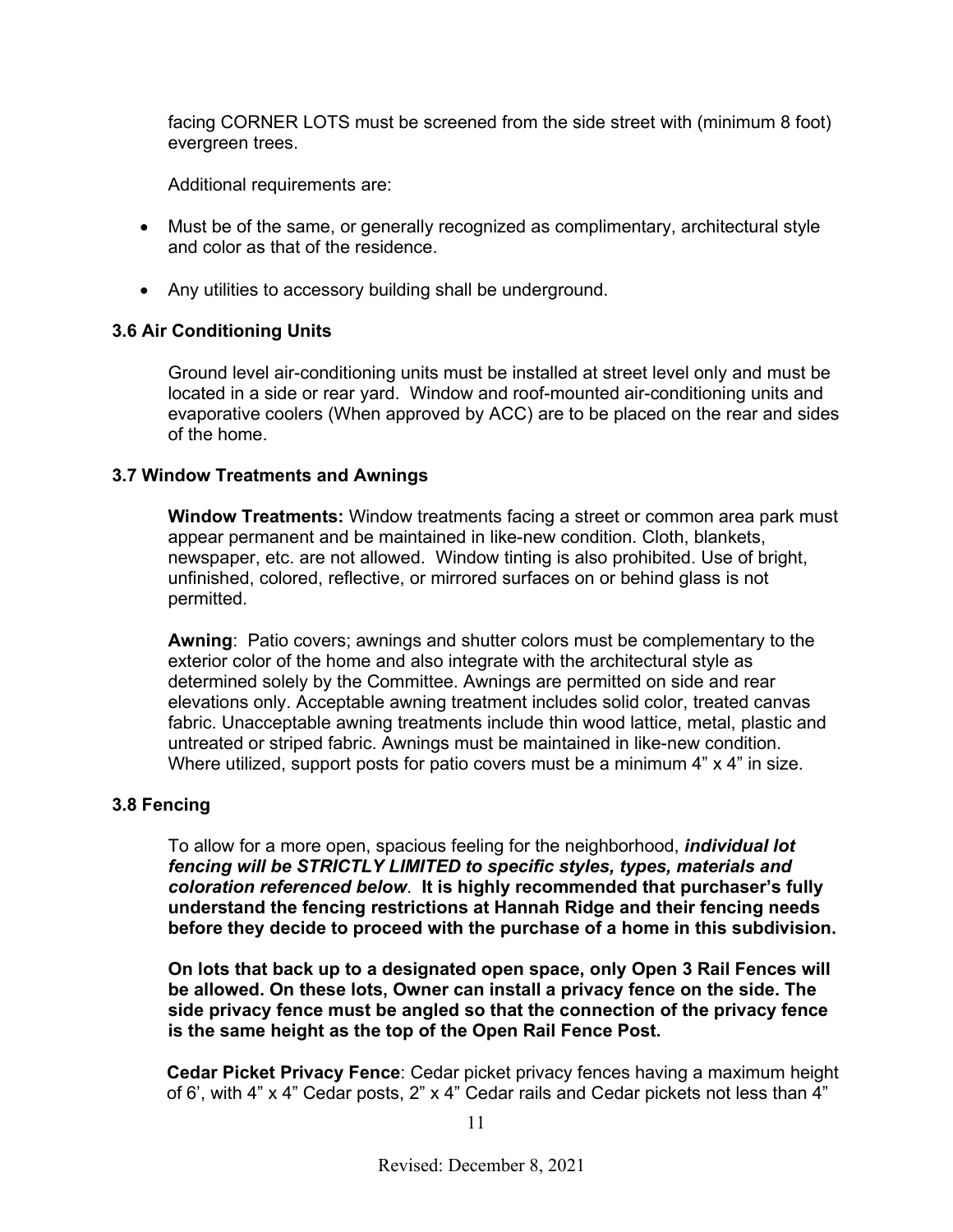or more than 6" in width, placed vertically with minimal (less than 3/16") or no spacing are allowed. The pickets shall be installed to face outward on the front of the property and on any side of the fence that faces the street, park, or open space. Metal posts can be used as long as the post is wrapped or boxed in (covered with cedar, pickets can be used) so that the posts are not visible. When cedar privacy fences abut a development wall, the cedar privacy fence cannot be higher than the development wall. In this instance, the cedar privacy fences can be installed on the side of the property and tapered starting with the last (2) sections so that the end of the fence is the same height as the top of the posts on the development fence.

**Open 3 Rail Fence:** Open-rail, Pressure Treated or Rough Cedar 3-rail fence prototype with 6 x 6 posts at eight (8) feet on center are allowed. The fence shall be constructed with Pressure Treated or Rough Cedar 2" X 8" rails and Pressure Treated or Rough Cedar 6" X 6" posts. The top RAIL shall be 48" (inches) in height, with the POSTS placed 54" (inches) in height from the ground level to the top (the rail spacing shall be uniform and equal). The top of the post shall have a 30-degree bevel on all 4 sides of the post. All rails must face outwards toward the street.

**Containment on Open Rail Fencing:** Limited-visibility welded wire fabric mesh having 2" x 4" openings may be used, however the wire mesh MUST be fastened to the INSIDE of the fence (on the Owner's property side) in all situations to improve containment of pets. (In other words…the wire mesh is sandwiched between the rails and the posts). All welded wire fabric mesh must be 16 to 18 gauge non-rusting material and non-colorized. The fence will NOT be allowed to have the 2 x 4 weld wire on the outside rails facing the street. The welded wire must be sandwiched between the post and rail.

 Pending approval by the ARC, stone, cultured stone, or wrought iron fencing may be approved. On alternative fence designs, the ARC may require documented consultation with adjacent neighbors that are directly affected by the proposed fence.

**Setbacks**: All fencing must be set back a minimum of four (4) feet from the front corner of the home (not including a porch element). Matching the wing fencing for the adjacent property is encouraged as long as the minimum setback is met.

**Common Property Line Fencing:** Double fencing of property lines is NOT allowed. Double fencing occurs when both Homeowners install a fence along side each other down the same property line. Each Homeowner must tie into, or transition into a neighbors existing fence (that was there first) without creating a double fence situation. All Homeowner fences must be constructed on their own property lines. Homeowners (Owners) are solely responsible to ensure that any fencing they install is installed on their property. Owners will be responsible for any costs associated with fencing that they install that is not installed on their property to include adjacent fences that may be affected by the installation. It shall be up to each Homeowner to negotiate the shared cost (if any) of a common fence. No diagonal or cross-bracing shall be allowed.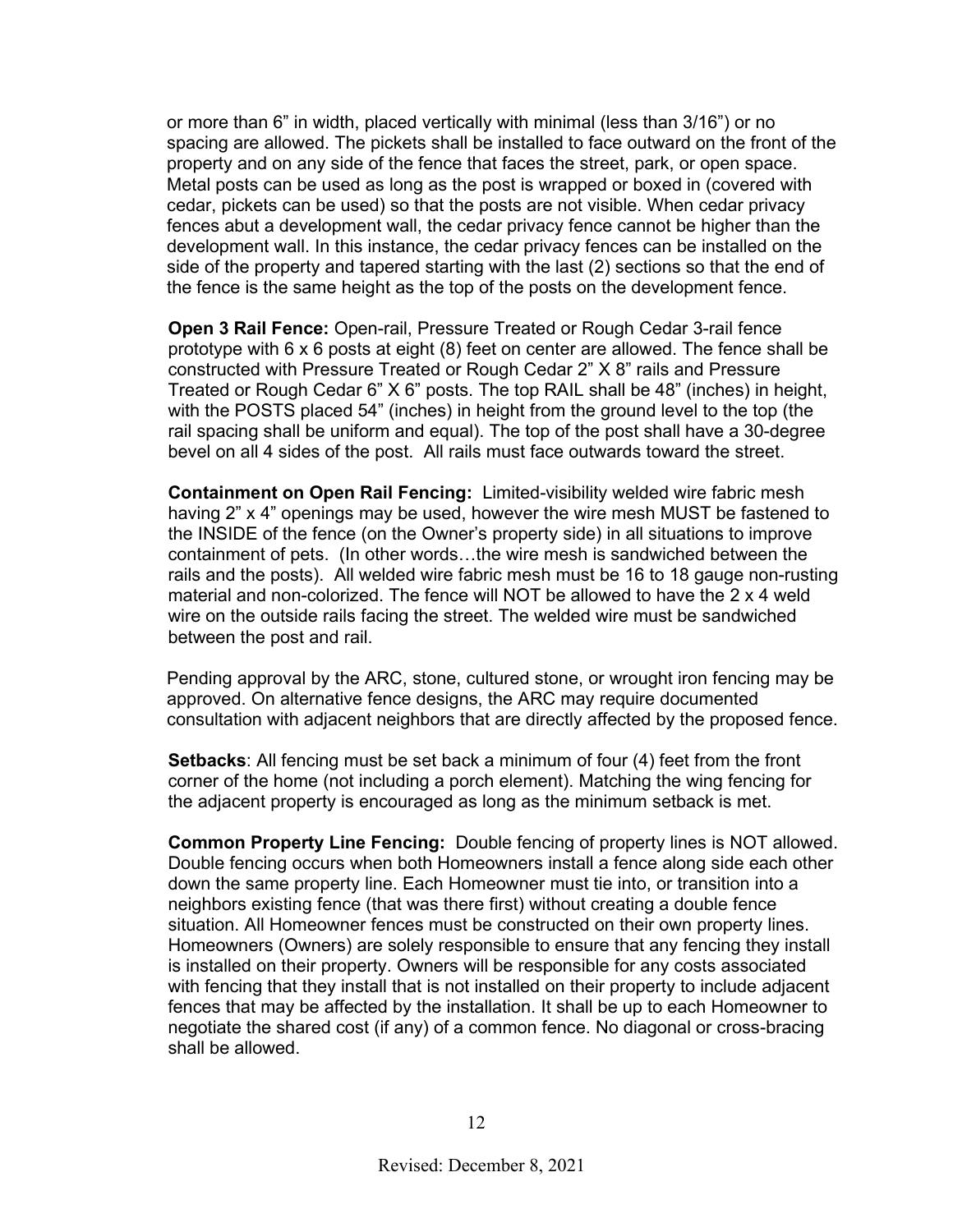**Fence Treatment:** A wood sealer with no or minimal (20% or less) pigmentation shall be the only sealant allowed on fencing to maintain a consistent appearance throughout the community. The sealant shall be applied a minimum of once every two years to maintain the appearance and integrity of the wood material.

#### **Example:**



**Unauthorized Fence Materials**: Painted fences and those constructed with chain link are strictly prohibited.

**Dog Runs**: Dog runs are restricted to side and rear yard placement. The maximum size for the dog run is 300 square feet. The dog run area must be at least five (5) feet from the side property line and be attached to the home. Dog run fencing may be constructed with either style of approved fencing, but cannot exceed the maximum height allowances for the fencing selected. The dog run must be adequately screened from the adjoining residences and streets, The ARC at their discretion may require plantings to screen the dog run. Owners may install invisible electric pet fencing in the rear and side yards only.

**Individual lot owners are responsible for the maintenance of the inside of any Community walls or fencing on their lot.** 

#### **3.9 Exterior Lighting**

Exterior lighting that is installed and maintained on lots within the Community must be either directed downward, indirect or of such controlled focus and intensity so as not to disturb the residents of adjacent and neighboring properties. Flood lighting, sodium vapor, or other harsh HID light sources will not be allowed. The ACC will consider the visibility, style, location and quantity of light fixtures when evaluating plans. The only exception to this is Builder or Declarant Model Homes. Builder or Declarant shall have the right to illuminate their model homes with lighting.

#### **3.10 Hot Tubs and Jacuzzis**

Hot tubs and Jacuzzis should be designed as an integral part of the deck and patio area and be located in the rear yard area with appropriate screening from adjacent neighboring properties, parks and streets. Owners must insure that it does not create an unreasonable level of noise for adjacent property owners.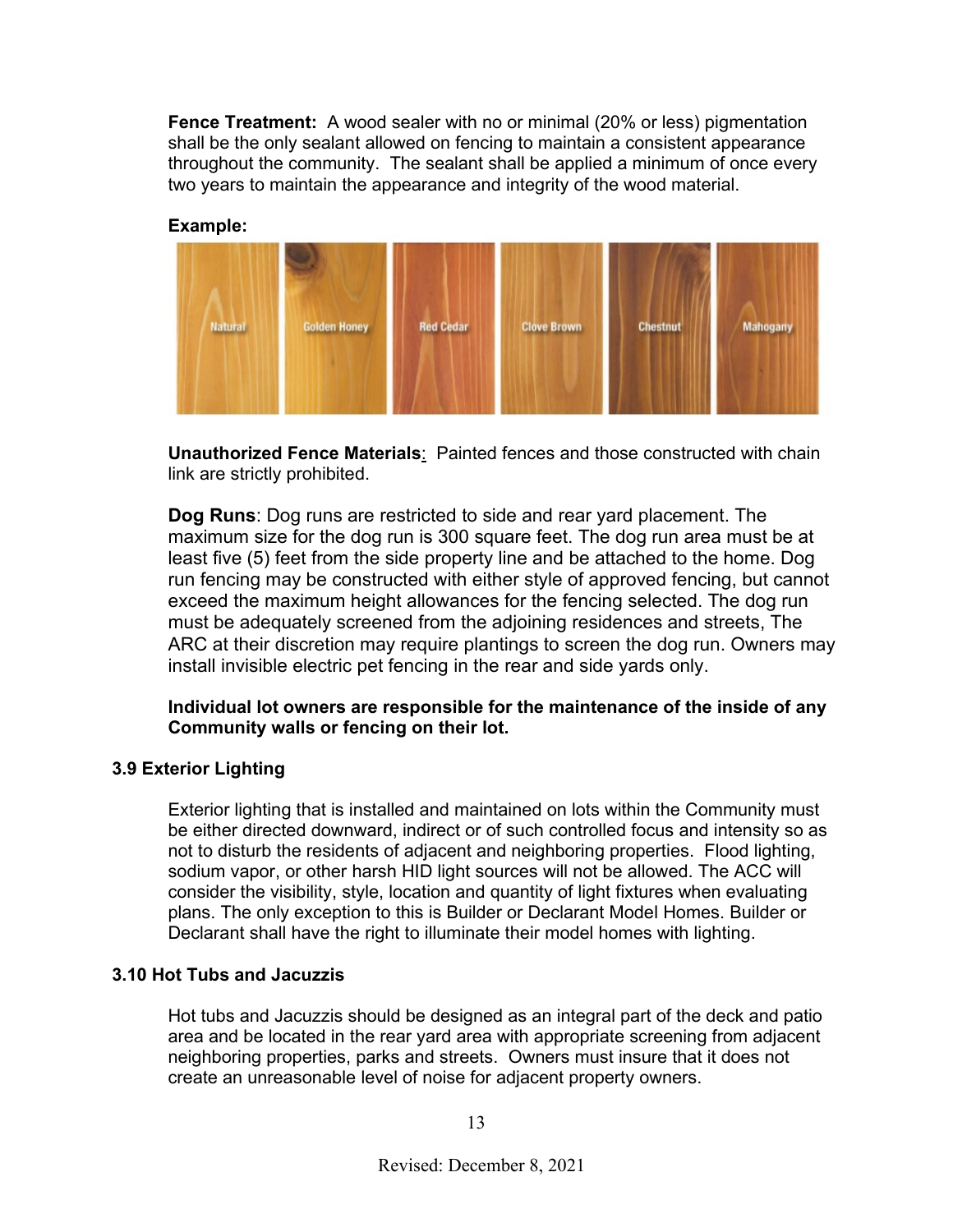#### **3.11 Play and Sports Equipment**

All play & sports equipment shall be located in the rear yard (except for basketball) areas and shall be situated at least five (5) feet from side property lines and seven (7) feet from the rear property line, outside of all utility and drainage easements. Play equipment shall be located so as not to create an undue disturbance and visual impact, as determined solely by the ACC, on neighboring properties.

**Play equipment/structures shall not exceed Twelve (12) feet in height**. Acceptable materials & colors for all play equipment & canopies on play equipment shall be a solid muted color or wood in a natural stained color.

**Basketball Units**: Pole-mounted backboards shall be placed in the front yard along the outside edge of the driveway at least half the length of the driveway away from the street, or in the rear yard areas. Backboards shall NOT be located along any sidewalk or street. The location must not impede or obstruct the use of the garage or driveway, and the backboard/goal must be leveled so that the goal is balanced and standing upright. Backboards must be white, off-white, clear or other neutral colors, in the sole discretion of the ACC**. Portable freestanding basketball boards must be properly stored (ON A DAILY BASIS) when not in use, and are NOT allowed in the streets or parkways.** No equipment shall create a hazard to any homeowner and recreational equipment shall not be used between the hours of 10:00 PM to 8:00 AM.

#### **3.12 Satellite Dishes and Antennas**

One satellite dish/antennae (two, if one is required for picking up local stations) may be installed on a residential lot subject to the following conditions:

- A. The satellite dish/antennae shall be one meter or less in diameter.
- B. To the extent feasible, the satellite dish/antennae should be placed in the rear or side of the home or yard.
- C. The satellite dish/antennae should be installed at the lowest possible placement, utilizing ground level sighting (unless a signal is unattainable).
- D. Other than the home, no equipment shall be attached to any wall or fence.

#### **3.13 Signage**

 The purpose of the Community Signage Program is to maintain the residential Character and high aesthetic value of the community. Consequently, the use of signs will be strictly limited within the community according to the following guidelines and objectives:

a. **Objectives –** A community signage program has been established for the community. The signage requirements and guidelines apply to all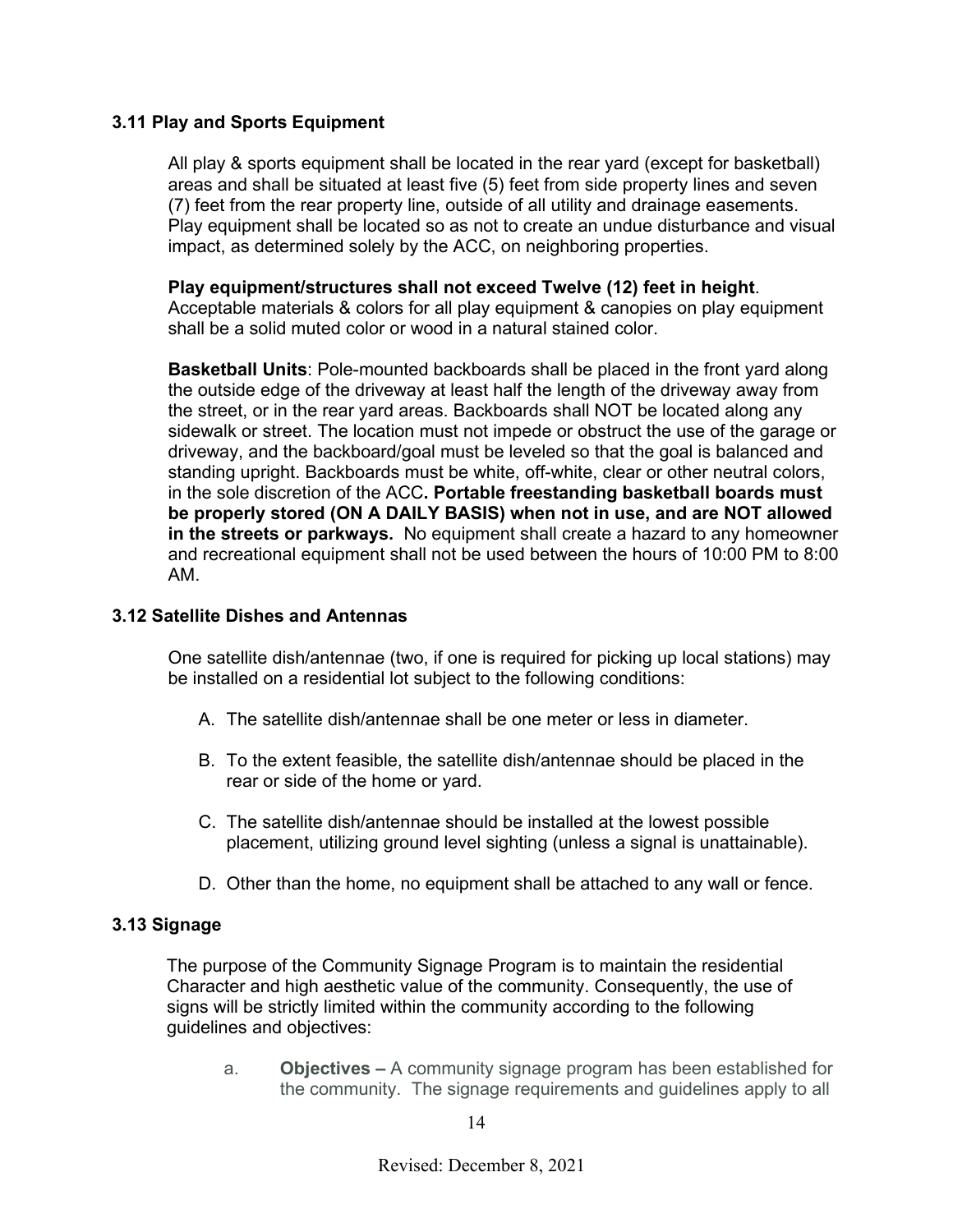permanent and temporary signs posted within the community. Builders must adhere to all signage requirements.

- b. **Builder Sales Center Signage –** Builder may design its own sales center signage, subject to Developer approval.
- c. **Builder Lot Signage –** Builders are allowed up to two signs for each lot/property. The primary sign shall not exceed 48" x 48"; the secondary must not exceed 18" x 24" and sign design/layouts must comply with the pre-approved builder sign concept. Contact Developer for samples of approved signage.
- d. **Developer Provided Signage –** The following is a list of community signage that could be provided by the Developer:

 Community Entry Signage Neighborhood – Monument Signs Construction Signage Marketing Signage Directional and Way-Finding Signage

- e**. Resale Signage –** Owners/Realtors may place one (1) "For Sale" or "For Rent" sign on their property. These signs may be located in the yard, or in a window only. Such real estate signs may not be larger than 18" x 24" and must be professionally produced (no hand lettered signs). Real estate signs must be removed within 10 days of sale or lease of the property
- f. **Residential Signs** miscellaneous residential signs shall not exceed 24" x 36". The maximum number of signs allowed is two (2). The Signs are to be displayed on the Owner's property. **Commercial Signs**, **Contractor solicitation or advertising signs of Any kind are strictly prohibited.**
- g**. Garage/Yard Sale Signs –** Garage/yard sale signs shall only be Displayed one day prior to the sale and must not exceed the size Specified above. Owners are responsible for removing signs the day After the sale. Signs shall not be affixed within any public right of Way to include street signs, stop signs light poles or other signs.

#### h. **Miscellaneous Signage:**

- 1. **Security Decals**: Small decals placed on windows or the exterior of the Home indicating a security system exists on the property are allowed.
- 2. **Political Signs:** In an effort to be sensitive to neighborhood aesthetics, while respecting an individual's right to freedom of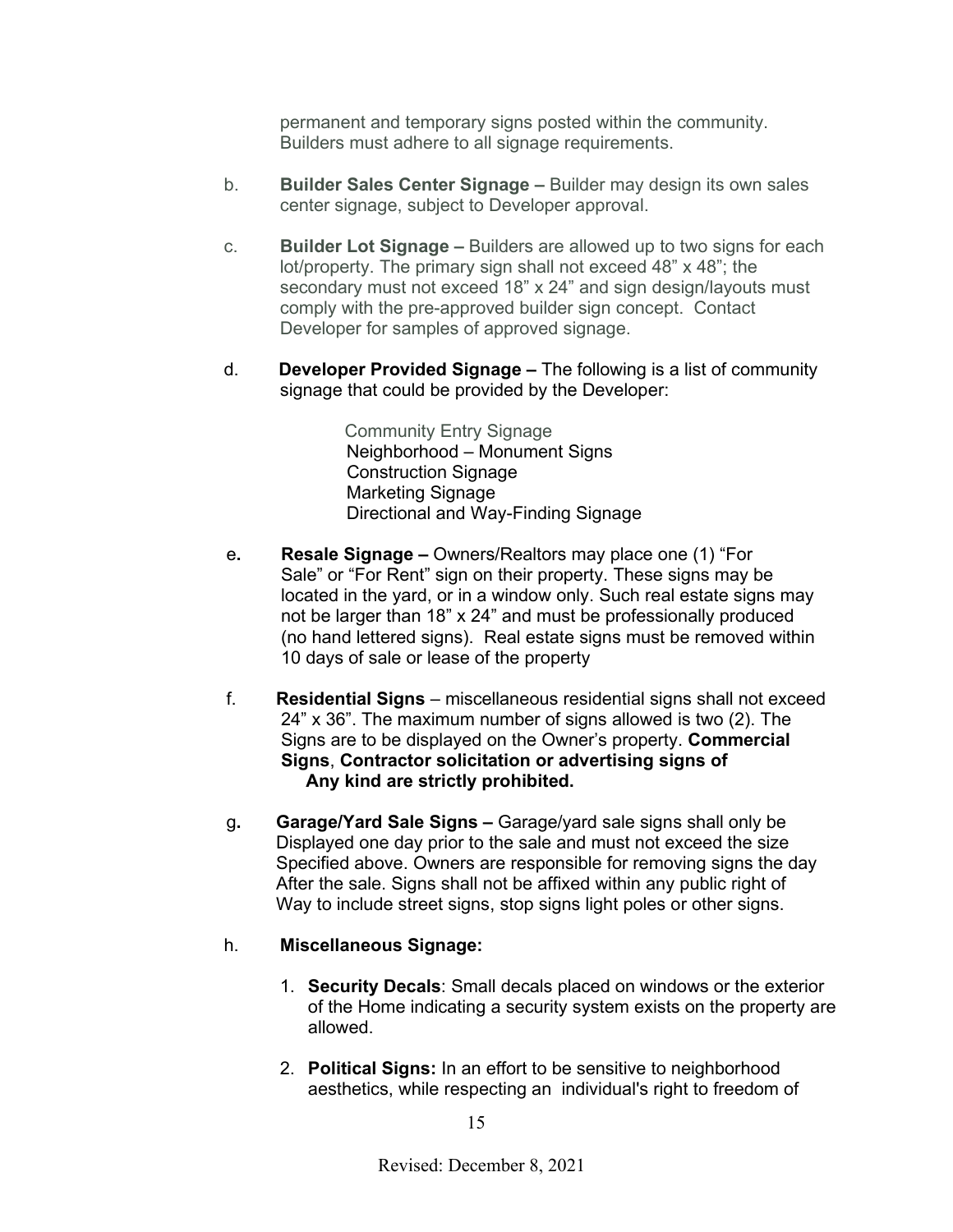expression under Colorado law, the Association shall permit signage to be displayed on lots in accordance with the following::

- a. **Maximum size**: 24" x 36"
- b. **Number of signs**: Maximum of one (1) political sign per political office or ballot issue.
- c. Where Displayed: Signs may be displayed in a window of the home or directly adjacent to front door steps. **Political signs cannot be placed in common areas throughout the Community.**
- i. **Flags** are limited to one (1) 3' x 5' flag per home or lot. Flags can be attached to the home with a pole or if approved by the Association, a pole installed in the front lawn. In accordance with etiquette, the American flag is to be taken down at night unless it is lighted. Any such lighting must be pre-approved by the Association.

#### **3.14 Swimming Pools**

Requests for swimming pools will be reviewed on a case-by-case basis by the ACC with consideration given to, but not necessarily limited to, the size of the yard area, setback and impact to adjacent properties, and the size of the swimming pool.

#### **3.15 Trash Collection and Containers**

Each Purchaser acknowledges that in an effort to save the Community and the residents money, avoid multiple trash collections, excessive wear on community streets, increased traffic within the Community and safety concerns, the Homeowners Association has selected one residential trash collection service provider for the Community. The chosen service provider will collect trash on a specified date for the entire Community.

Upon occupancy of a dwelling unit, service will be established by the Management Company for the new residents. The cost of waste removal shall be a common expense, included in the assessment. Trash service charges will NOT be refunded to any Owner regardless of a home sale, relocation, non-occupancy, military deployment, or non-use of the services for extended vacation or other reason.

Owners must acknowledge that they are required to use the residential trash collection services (including any limitation in collection limits and date of collection) selected by the Association and are expressly prohibited from arranging alternative trash service.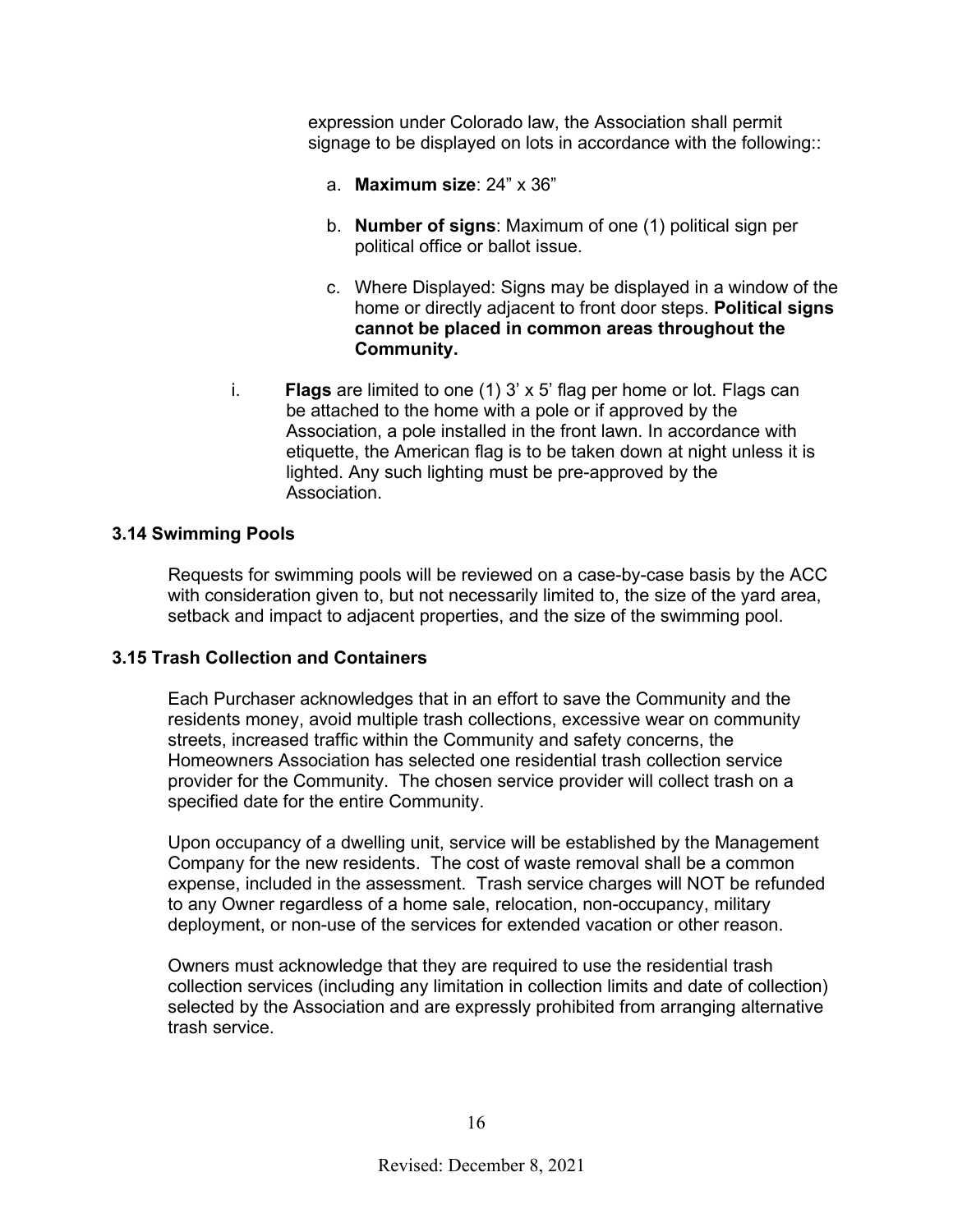The cost of trash service cannot be separated from the assessment for Owners renting their unit; this arrangement must be a separate agreement between the Owner and its tenant, not involving the Association.

Collection containers shall be stored in a screened location and in a manner not visible from the street. Trash containers must be removed from the street on the pick up day. Trash/trash containers are not to be put out earlier than 9:00 pm the night before the scheduled pick up day; all trash must be placed within a container having a lid or secured in such a way to prevent the trash from blowing onto the property of others or into the common areas.

Any issues arising regarding an Owners' service should be addressed to the Management Company for prompt resolution. Because the service contract is written between the Association and the Service Company, the company will not have the individual unit owners name in their record.

#### **3.16 Outside Storage of Lawn Equipment and Fire Wood**

When not in use, all equipment and materials for the maintenance and recreation of a Lot or Dwelling Unit shall be stored in an enclosed building or otherwise adequately screened so as not to be visible from neighboring properties or adjoining streets. Fire wood kept on the property must be placed in the rear yard away from the home neatly stacked and adequately screened so as not to be visible from neighboring properties or adjoining streets. ACC approval is not required for wood storage as long as it is properly stacked and screened.

#### **3.17 Yard Ornaments**

Yard ornaments such as birdbaths, birdhouses, fountains, water features (Water Features installed next to foundations may void the Builders Warranty, check the Warranty for your home before installing a water feature), sculptures, and statues require ARC approval prior to installation. Placement of yard ornaments in the front yard is discouraged. Freestanding flagpoles on private lots shall not be allowed except in model home areas or other areas subject to specific approval by the ARC.

#### **3.18 Exterior Painting and Repainting**

ARC approval is required for the exterior repainting (Changing of the original approved color) of lot improvements. The submittal must contain the manufacturer's paint chips with name and code number. Approval will be based on, but not be limited to, the color tone and brightness, the home's architecture, stone or brick accents, roofing color, compatibility with other body/trim colors, and the colors of neighboring properties. Downspouts should be painted to match the surface to which it is adjacent, causing them to have minimal visual impact. Generally, garage doors should be painted the same as the body color.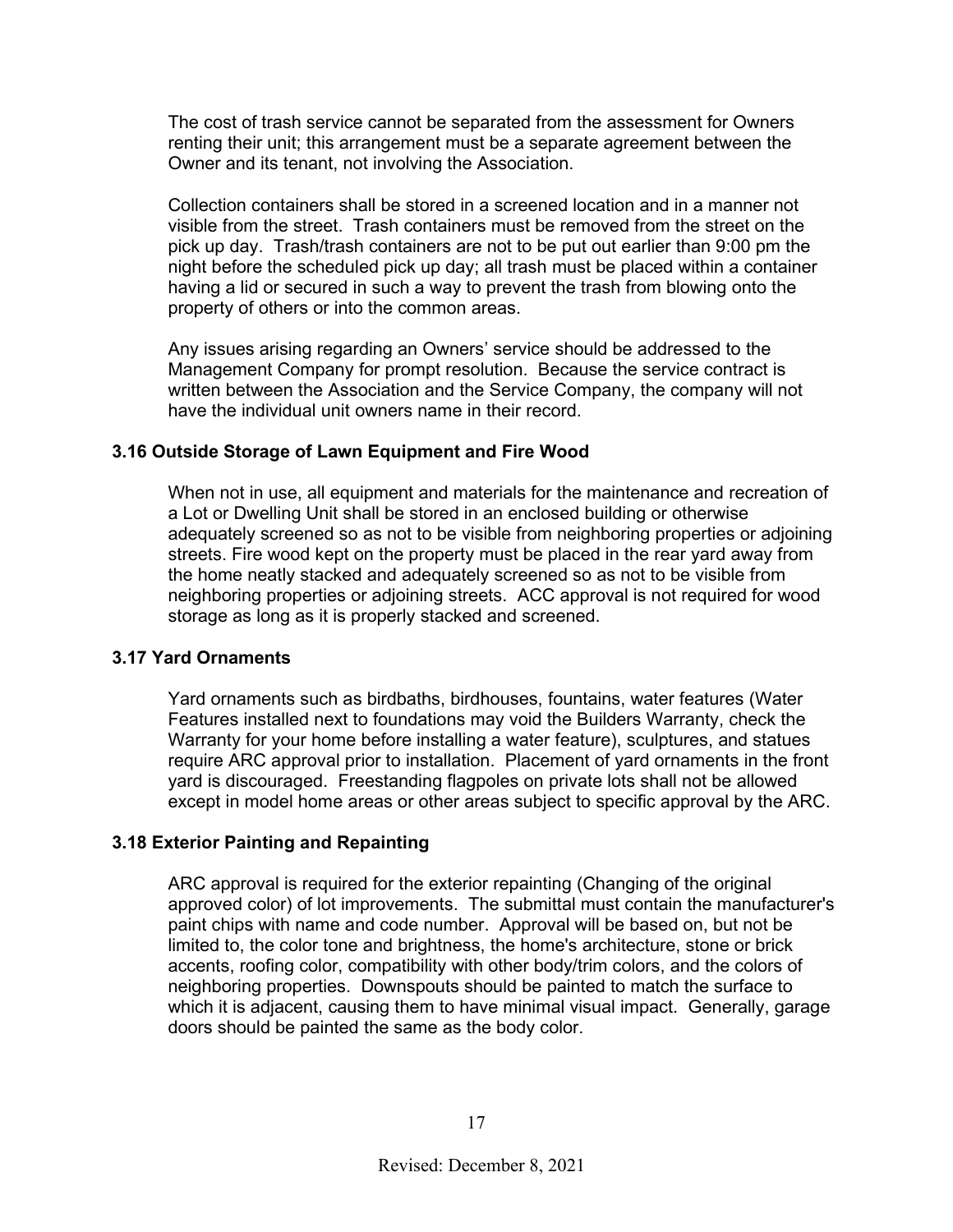#### **3.19 Holiday Lighting**

While Holiday lighting does not require approval, the brightness or direction in which this lighting is installed should not intrude on neighboring homes. Holiday lighting is a temporary improvement and may not be installed on any home before October 15 and must be removed in its entirety (including all holiday lighting accessories) by January 31.

#### **3.20 Security Hardware**

Security window bars and roll-up coverings are not permitted.

#### **3.21 Clotheslines**

Outdoor clothes poles, clotheslines or other facilities for drying, airing clothing or household goods are not permitted on any Lot. No laundry or wash shall be dried or hung outside any dwelling unit or other improvement.

#### **3.22 Dog Houses**

Dog house exterior colors and materials shall match the residence. The maximum size shall be 4' x 4' and shall not exceed 4' in height. In making submittal for plan approval, owners should include the proposed location of dog house along with a sketch or diagram, identifying materials and colors.

#### **3.23 Address Numbers**

House numbers shall not exceed Six (6) inches in height.

#### **3.24 Animals and Pets**

No animals, livestock or poultry shall be kept, bred or raised on any lot within the properties except ordinary household pets belonging to the household. Additionally, pet breeding is NOT allowed. Household pets, such as dogs and cats, must be contained upon the owner's privately owned site, and such pets shall not be permitted to run at large at any time. ("at large" means off the premises of the pet owner).

Pedestrians who are accompanying a pet must have the pet under control by use of a leash. Voice commands alone are NOT acceptable measure for adequate pet control. **Animal excrements must be collected immediately and disposed of by the owner in respect to the property of others, including the common areas.**

In compliance with City and County resolutions, an owner must prevent his/her dog (or pet) from disturbing the peace of others caused by loud, habitual, or persistent barking, howling, yelping, or whining.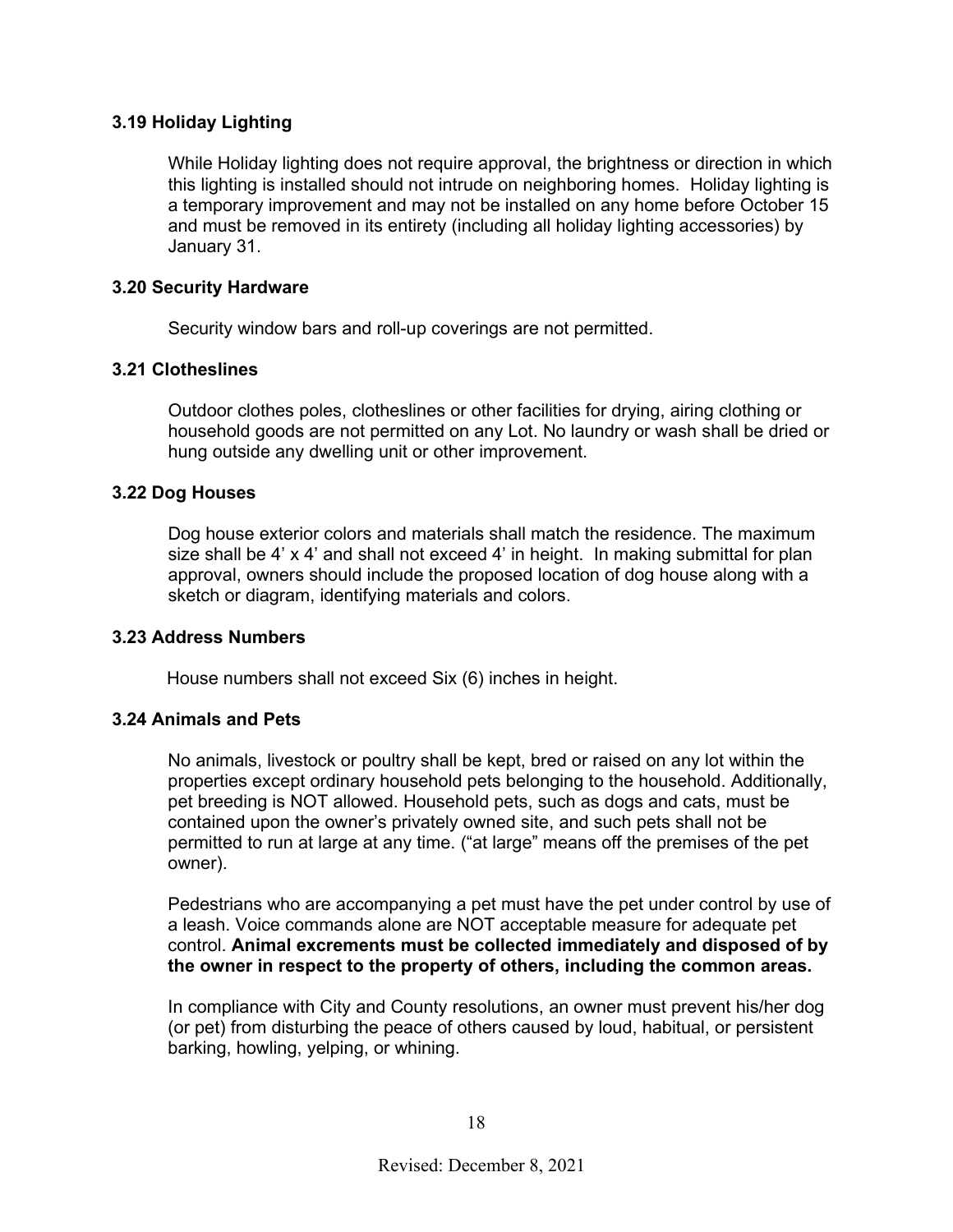**Pet owners are expected to pick up and properly dispose of any feces deposited by their pets within the Community Area. An additional assessment or fine may be imposed for each failure of the Member (or any of their family, guests, or invitees) to pick up and properly dispose of any feces left in the Community Area by any pet owned by them or under their control. The assessment or fine is intended to defray any costs incurred by the Association in removal of the pet feces within the Community Area**.

#### **3.25 Tree Houses –** Tree houses are not permitted.

#### **3.26 Motor Homes/Recreational Vehicles**

Recreational vehicles are NOT permitted to be kept or parked in residential areas unless they are parked and stored in an attached garage that has been approved by the ARC. Owners are given up to 24 hours for loading and unloading purposes. Owners having visitors with recreational vehicles should contact the Management Company to discuss acceptable temporary parking arrangements during their visit.

#### **3.27 Motorcycles**

All vehicle regulations apply to motorcycles as well, utilizing the garage for storage when not in use.

# **Part 4 Architectural Standards**

#### **4.1 Decks**

Decks must maintain the overall form and be a natural extension of the architecture. Decks and balconies must be integrated into the building (match the existing exterior finish) through the use of similar materials and detailing.

Wood deck materials shall not be left to weather naturally. Decks can be treated with either stain or paint. Stain shall consist of no more than a 10% pigmentation color. The color shall be an earth or natural tone as determined by the Committee and must match either the trim or body color of the home.

#### **4.2 Solar Equipment and Skylights**

All solar equipment and skylights require ACC approval. The installed equipment shall be incorporated into the structure and building envelope and shall be architecturally compatible with the residence.

Bird and small animal screening or panels that match the color of the roofing material is to be installed on solar equipment so birds and/or small animals cannot build nests under the equipment. If nests are built, it is the Owners responsibility to remove or have the nests removed at their expense.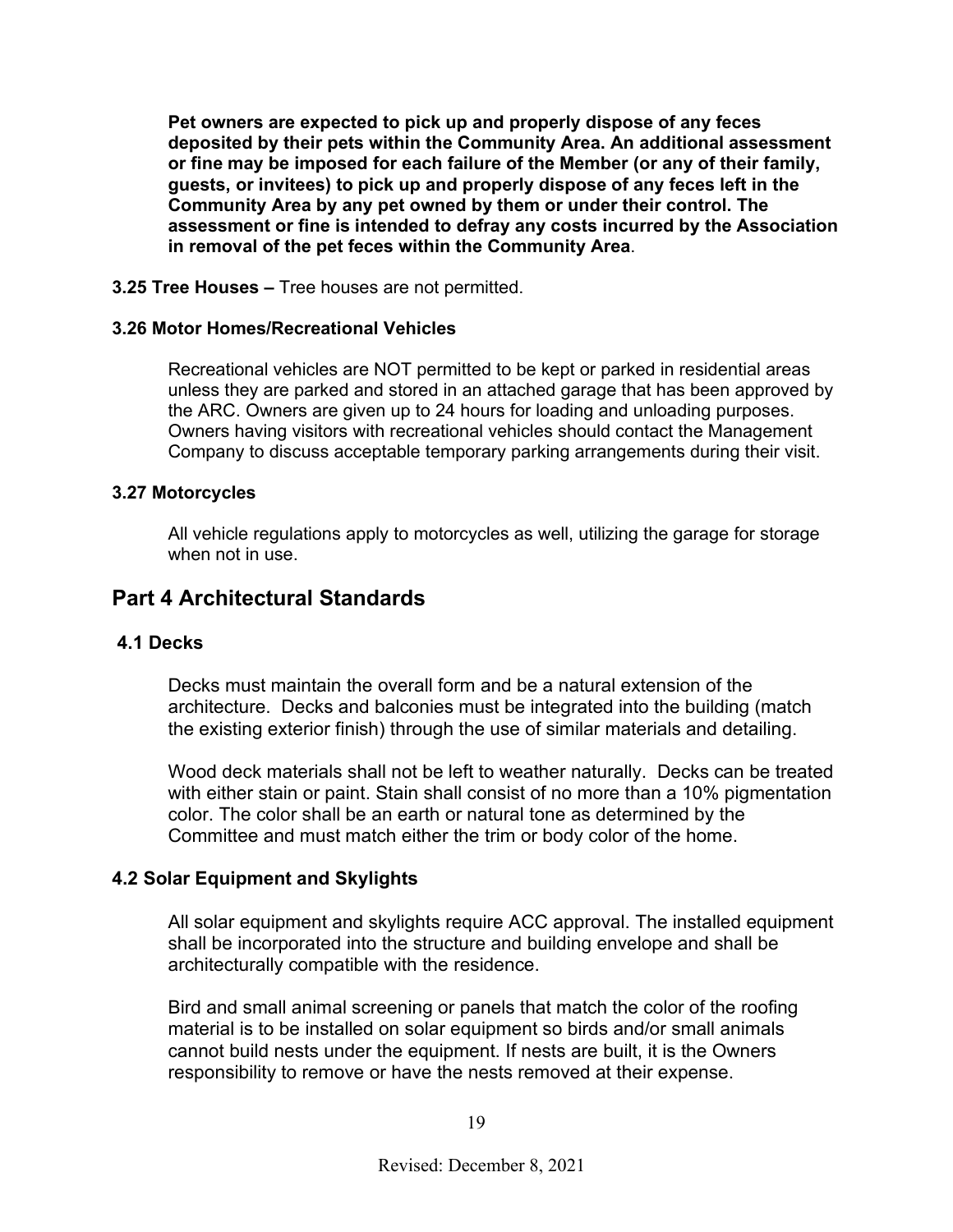#### **4.3 Roof Replacements and Rooftop Equipment**

Replacement roofing must be of the same style as the original roof installed on the home. ACC approval is required if roof material, designs or color is changed from the initial roof. Roof material and color should be complementary to other materials and colors on the home. Rooftop equipment must be approved and be painted to match the roof material or be complementary to the exterior of the home, installed to minimize visibility.

#### **4.4 Storm Doors**

ACC approval is required for the addition of screen doors or storm doors added to a home. Applications should include a brochure of the proposed improvement(s).

# **Part 5 Landscape Standards**

The landscape guidelines for Hannah Ridge are intended to promote variety while strongly unifying the neighborhood.

The design principles and features to be used in achieving the landscape character include:

- Providing a variety of seasonal color, textures and forms. This will provide year-round interest and diversity.
- Allow landscape to flow throughout the community instead of delineating lot lines.
- Utilize landscape to enhance desirable views and to screen less desirable views. The proper placement of landscape materials is important in how the community looks and feels.
- Provide sufficient size and quantity of landscape materials for initial impact. The landscape should feel substantive even in the community's early years.
- Interesting and varied streetscapes which de-emphasize and mitigate the impact of garages while emphasizing other interesting architectural components and features.
- Landscape materials, colors and textures that provide visual interest, depth and detail appropriate for the lot and architectural style of the home.

## **5.1 Turf Areas**

#### **A. Front Yards**

An acceptable landscape plan must include at least one deciduous OR evergreen tree (per planting requirements) in the front yard. On a corner lot, the tree cannot be planted in the visibility zone. Each front yard will be required to have a minimum of (6) six shrubs placed 4 to 6 feet on center. A minimum of 50% when achievable and a maximum of 70% of the non-paved areas of the front yard shall be covered with a sodded lawn or its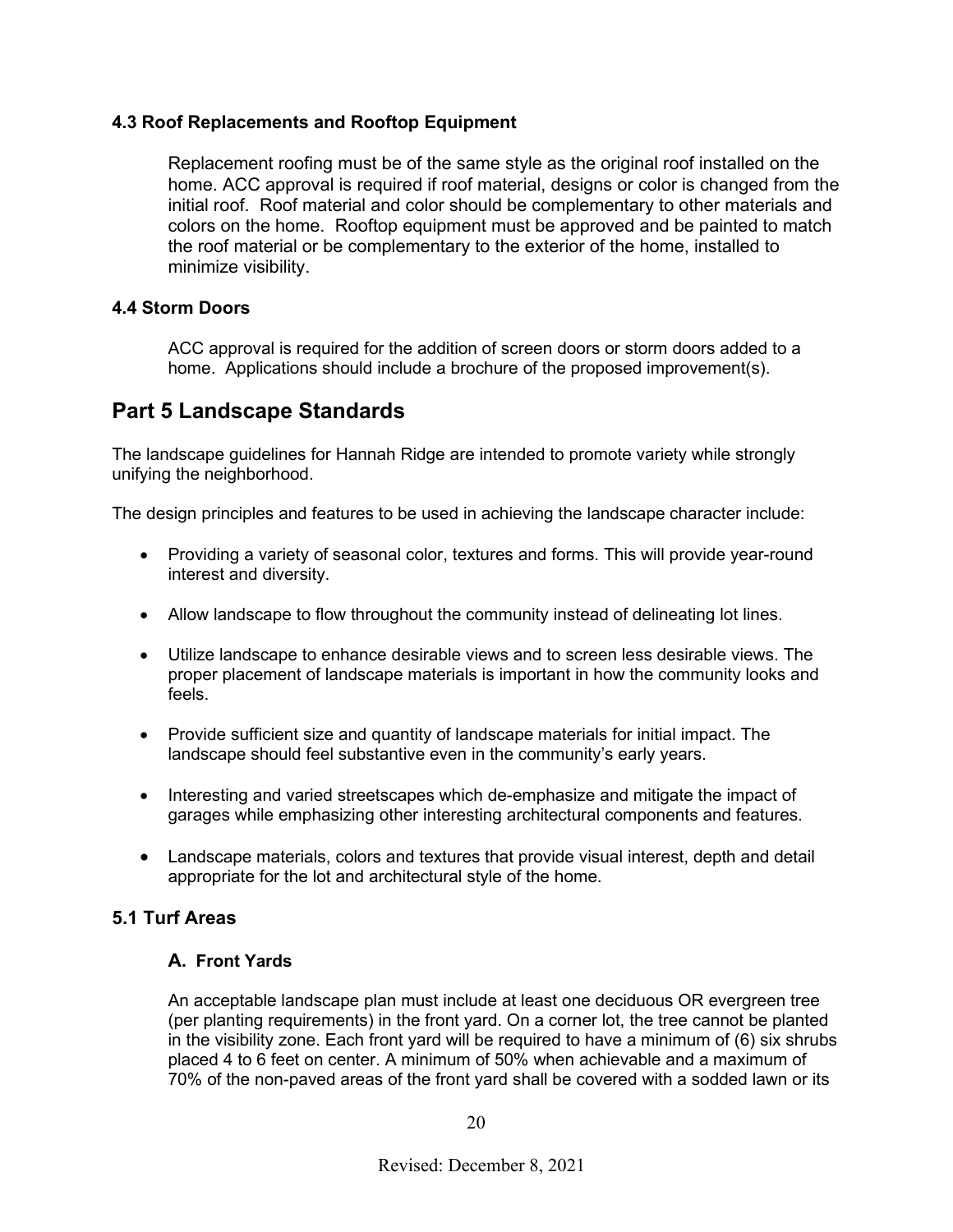#### equivalent**. Note: Cherokee Water District limits the total amount of sod for a lot to a maximum of 1500 square feet.**

#### **B. Side Yards**

Whenever the side yard measures (5) five feet or less between the driveway and the lot line or between homes, the landscaping shall be installed with a focus on drainage so that it does not negatively impact the neighboring homes. Decorative rock with no plantings is recommended in these areas.

If any area more than five (5) feet wide exists between a driveway and a side lot line, or between a dwelling and a side lot line, 65% of that area must be covered by a sodded lawn or equivalent. Decorative rock with plantings will be reviewed for approval at ACC discretion.

Where no side yard fencing exists, landscape bed lines must blend with the adjacent lot to avoid visual delineation of property lines (see Section 5.9).

#### **C. Rear Yards**

At least 50% of the rear yard shall be covered with sod or its equivalent. An acceptable landscape plan shall include a minimum of two trees in the rear yard. Deciduous trees shall be a minimum of 2  $\frac{1}{2}$ " caliper and evergreen trees shall be a minimum of six (6) feet in height. Unplanted rock or mulch areas are not allowed. **Note: Cherokee Water District limits the total amount of sod for a lot to a maximum of 1500 square feet.** 

#### **D. Synthetic or Artificial Turf**

 With ACC approval, Synthetic or artificial turf can be installed in front and rear yards. To ensure that a quality turf product that meets the aesthetic requirement of the Community is installed, a physical sample of the proposed synthetic or artificial turf must be submitted with the Design Review Application.

#### **5.2 Planting Requirements**

The minimum size for plant material (at time of planting) in Hannah Ridge is:

| a. Deciduous Trees | 2 $\frac{1}{2}$ inch caliper |
|--------------------|------------------------------|
| b. Evergreen Trees | 6-foot height                |
| c. Shrubs          | 5-gallon                     |
| d. Perennials      | 1-gallon                     |

All beds must contain enough plants so that there are no big expanses of areas without significant plant material.

- a. Small to medium shrubs must be planted at three (3) to four (4) feet on center and be five gallon size.
- b. Large shrubs must be planted four (4) to six (6) feet on center and be seven (7) gallon or up in size OR be balled and bur lapped.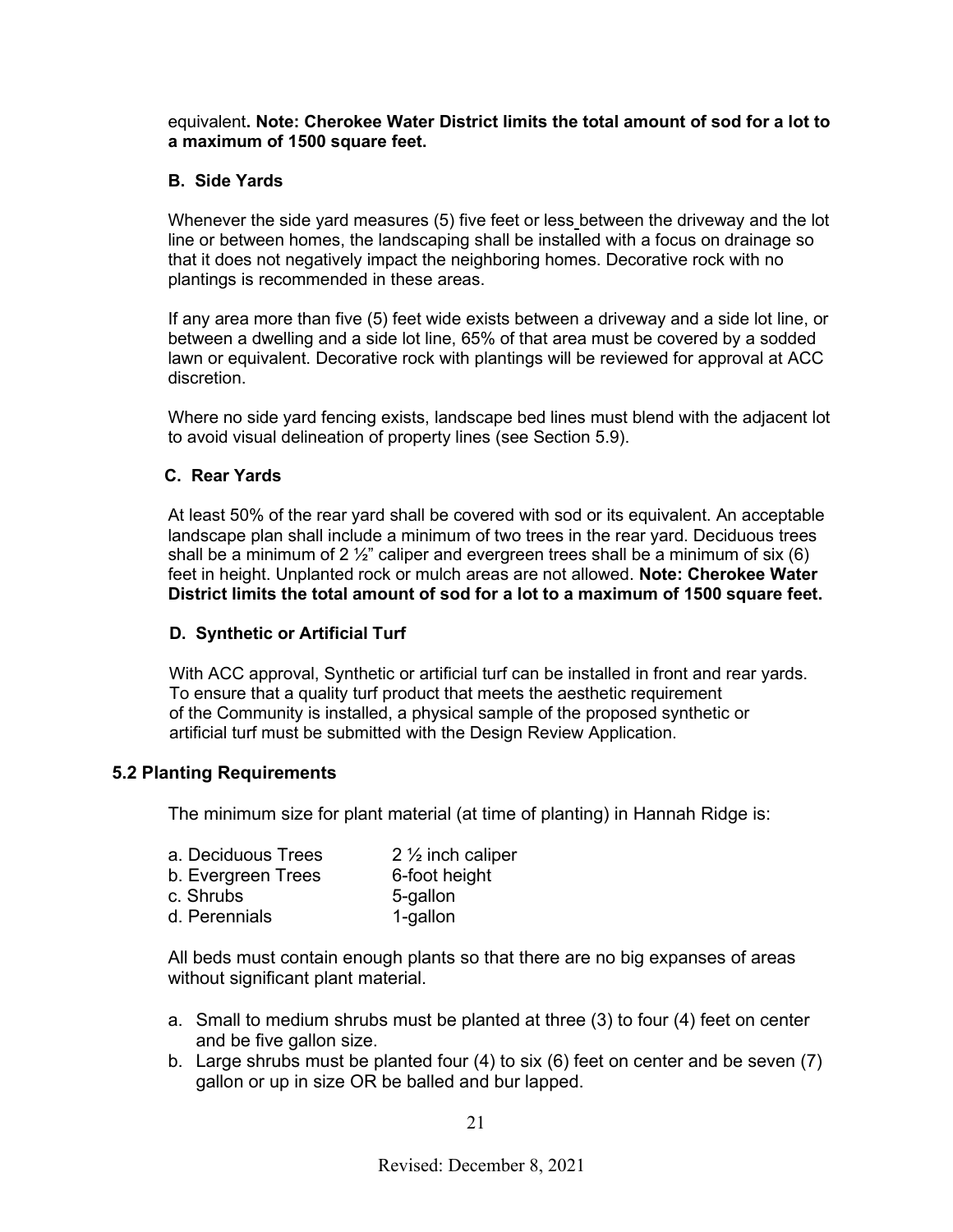c. Perennials shall be 1-gallon in size and planted a maximum of 18 inches on center.

#### **5.3 Mulch and Rock Areas**

Stone or gravel mulch with harsh, unnatural or high contrast colors shall be prohibited, including the use of white marble and lava rock. Dyed or painted rock is also prohibited. Decorative rock mulch having a size of between  $\frac{3}{4}$  – 1  $\frac{1}{2}$  diameter shall be used in planting beds. Decorative rock larger than 1½ inches in diameter is not allowed for this purpose.

Natural wood mulch has environmental advantages to plant material and its use is strongly encouraged. Planting beds for perennials and/or annual plants must include mulch or decorative rock as a groundcover, avoiding bare soil and lined with landscape fabric as a weed barrier (no plastic allowed). The mixture of rock and wood mulch in the same planting bed is not permitted unless proper delineation of materials is achieved.

#### **5.4 Edging Materials**

All wood mulch or decorative rock areas that are adjacent to turf or contrasting ground cover materials shall utilize metal, brick, concrete, or other professional quality edger to define the planting areas and provide a clean maintenance edge (plastic edging is not permitted). This does not pertain to single trees or single shrubs planted in turf areas. All edging materials must be installed so as to not impede the approved drainage design for the lot.

#### **5.5 Landscape Irrigation System**

To minimize damage from lack of watering to the landscaping, an underground automated irrigation or sprinkler system is REQUIRED to be installed in all landscaped areas. Care shall be given in the design of the system to minimize overspray onto walkways, driveways and streets. Drip irrigation should be used for plant material wherever possible to minimize water usage. Pop/up spray irrigation must be kept a minimum of 3 feet from foundations.

#### **5.6 Vegetable Gardens**

- a. Gardens must be located in the rear yard and outside all easements.
- b. Gardens shall not be located where lot drainage patterns would be impaired.
- c. Gardens shall not be placed within 5' of the foundation of the home.
- d. The maximum garden size allowed is 400 square feet.
- e. Plants may not exceed four feet in height.
- f. Dead plants must be removed or mulched into the soil at the end of the growing season.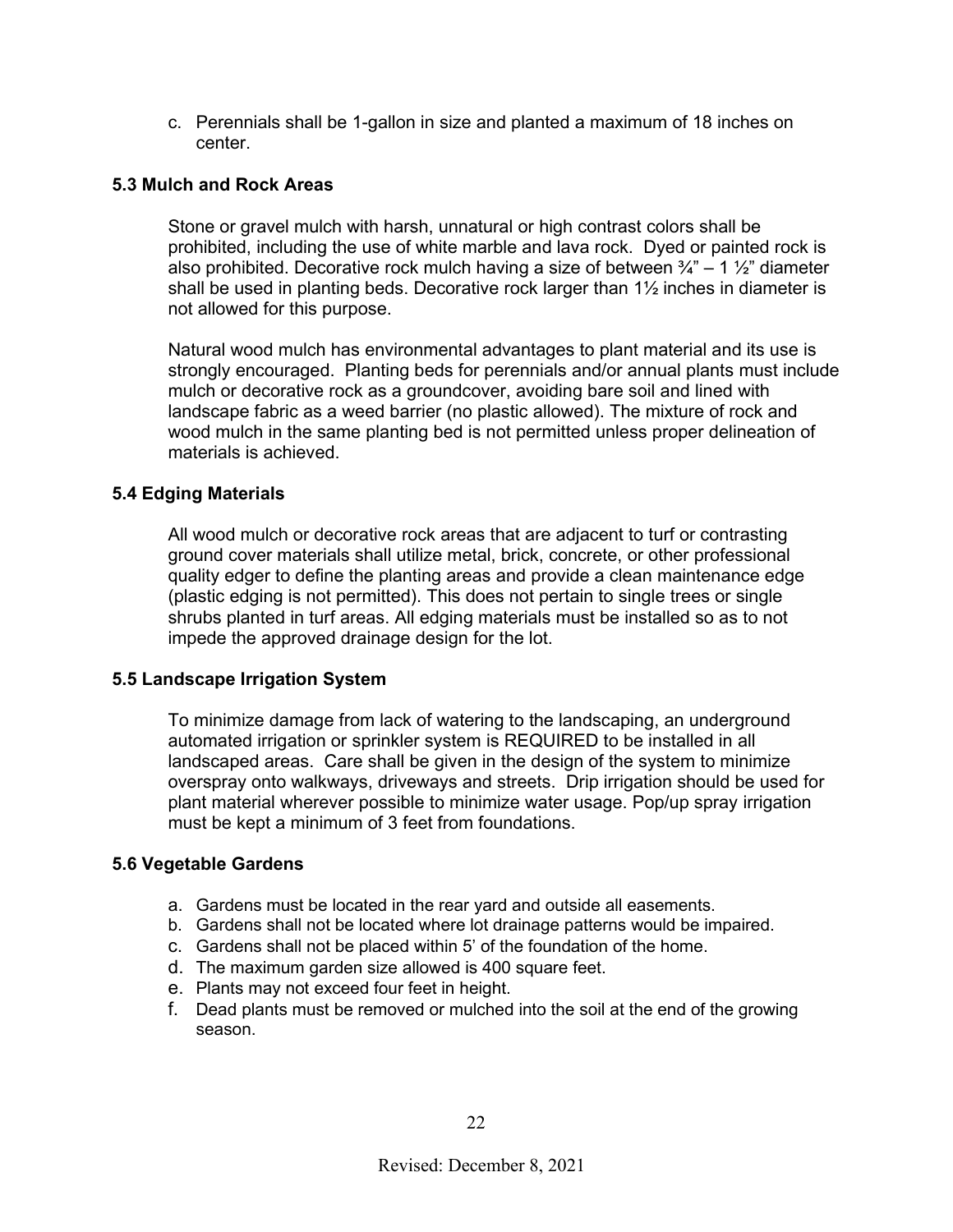#### **5.7 Sight Visibility Triangle Maintenance**

The Owners of private property containing a traffic sight visibility triangle (Corner Lots) are prohibited from erecting or growing any obstructions over three feet in height above the elevation of the lowest point on the crown of the adjacent roadway within the triangle. The Triangle covers a 25 foot radius from the center of the triangle. Refer to the Recorded Development Plan if there are questions as to the location of these areas.

#### **5.8 Soil Amendment and Turf Installation**

All turf areas must be amended with a minimum of three (3) cubic yards per 1000 square feet of an acceptable soil amendment (either peat moss/compost mixture, or a peat moss compost/manure mixture) mixed to a depth of 3-4 inches. Turf must be kept a minimum of three (3) feet from all foundations. The minimum width of a lawn area is 5 feet unless otherwise approved

#### **5.9 Lot to Lot Landscape Transition**

Landscape between lots shall provide a cohesive relationship that de-emphasizes the lot lines. Tree and shrub massing as well as turf areas shall blend together across lot lines; hard edges such as mow strips, edging and walls between lots shall be minimized.

Where mulch or rock areas on adjacent side-yards abut one another, a single unified planting bed with a consistent edge line shall be installed in both yards. One type and color of decorative rock, cobble/drainage rock or wood mulch shall be used throughout the abutting landscape area. Two different types of decorative rock or wood mulch (from one yard to the next) in the same planting bed are NOT ALLOWED. It shall be the responsibility of the last Homeowner to match the approved & or installed existing landscape design of the existing Homeowner.

#### **5.10 Flower Beds/Retaining Walls on front of Homes**

 **While they may be desirable, we do not recommend installing built up flower beds on the front of home with retaining walls. Since the utilities for the home are installed in the front lawn of most homes it is not uncommon for settlement to occur in these areas. Depending on the Builders Warranty, settlement of walls or flower beds that occur in these areas may not be covered under the Builders Warranty. Please check with your Builder before installing these walls.** 

#### **5.11 Downspout Drains**

 If the gutter downspouts are connected to underground pipes, please make sure that the pipes are day lighted (Installed with an Opening at ground level) so that the precipitation from the roof drains on top of the ground. Drains that are not Day lighted can cause settlement in the yard and damage to exterior concrete.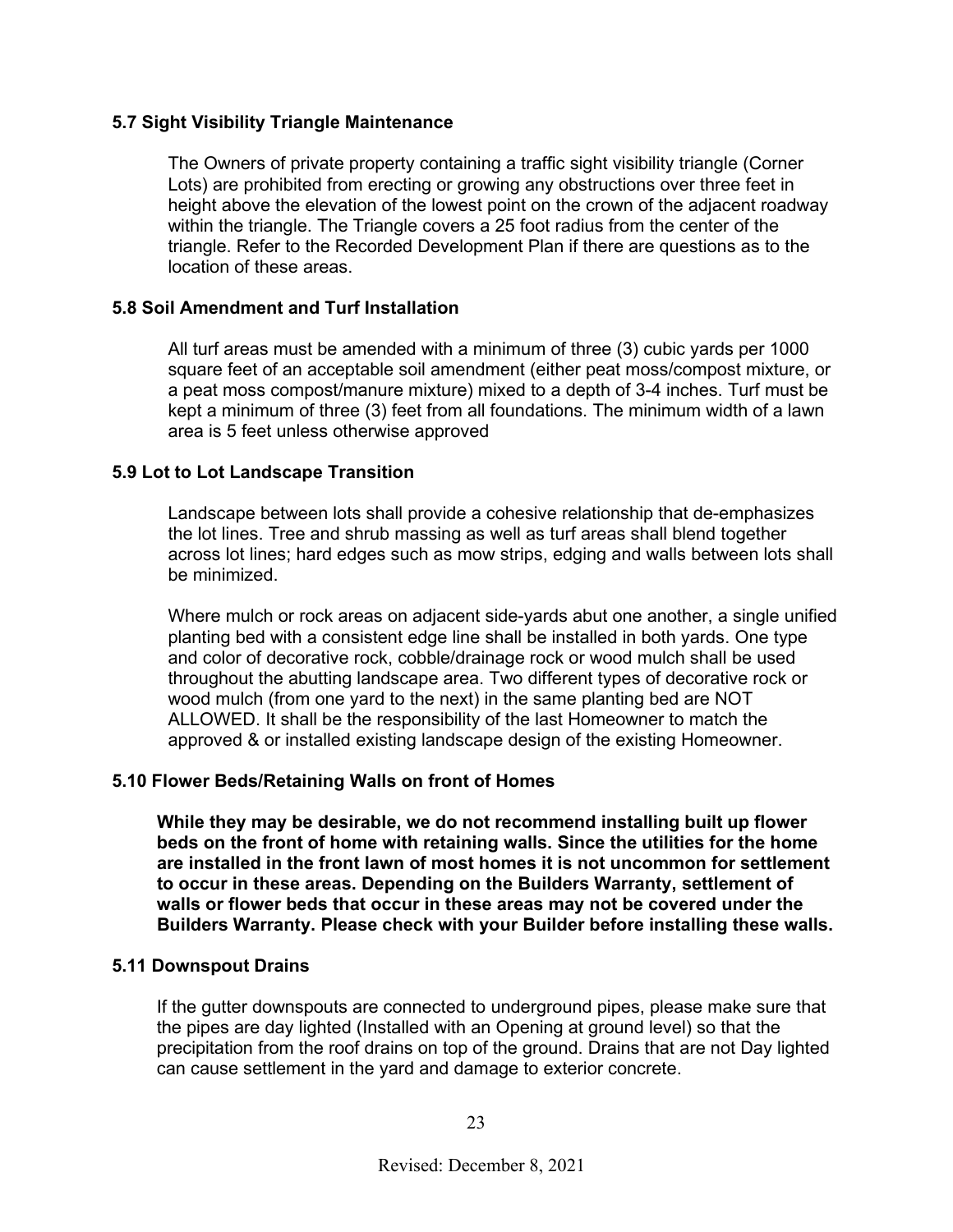#### **5.12 Water Features**

 Water Features: It is the responsibility of the Homeowner to check their Builders Warranty before installing a Water Feature, as Water Features next to foundations may void this Warranty."

#### **5.13 Site Maintenance**

Owners shall keep all landscape material, accessories and debris properly stored and disposed of in an appropriate and timely manner as determined solely by the ACC. Owners shall keep topsoil, mulch, sod, rock and other material properly stored and stockpiled on the owner's lot and not on the public right of way (street) when in the process of landscaping, avoiding the creation of a potential traffic hazard.

Additionally, owners shall not cause erosion issues with surrounding properties. Any damage to public improvements during landscaping, such as curbs or right of ways (streets), shall be the responsibility of the owner to repair to its original condition. **Landscaping Materials shall not be stored on the street overnight. In addition to damage to streets and curbs, Owner is responsible for any Stormwater fees or fines associated with the storage of landscape materials on the street.** 

## **Part 6 Miscellaneous**

#### **6.1 Timeframe for Submittal and Completion of Landscaping**

A landscape plan indicating any grading changes, erosion control and reclamation, and formal landscape features shall be completed within 90 Days (excluding the months of November thru March) of occupancy of the dwelling unless otherwise approved.

All planting that occurs on the property shall conserve and complement existing landscape. All yards shall be landscaped and thereafter maintained, including areas of natural vegetation of trees, surface boulders, or other natural features.

#### **6.2 Non-Liability**

ACC approval pursuant to these Design Guidelines does not approve or guarantee engineering design or compliance with laws and applicable governmental ordinances or regulations (such as zoning and building ordinances). Furthermore, approval by the ACC does not reflect any representation by the ACC, its members, the Association nor the Declarant or assume any liability or responsibility for engineering design or compliance with laws and applicable governmental ordinances or regulations or any other matter relating thereto, other than these Design Guidelines.

Neither the ACC, its members, its agents, the Association, the Directors of the Association, the Declarant, nor any successors, assigns, agents, employees or officers of them shall be liable to any Owner or other person for any damage, loss, or prejudice suffered or claimed an account of: (1) approval or disapproval of any plans,